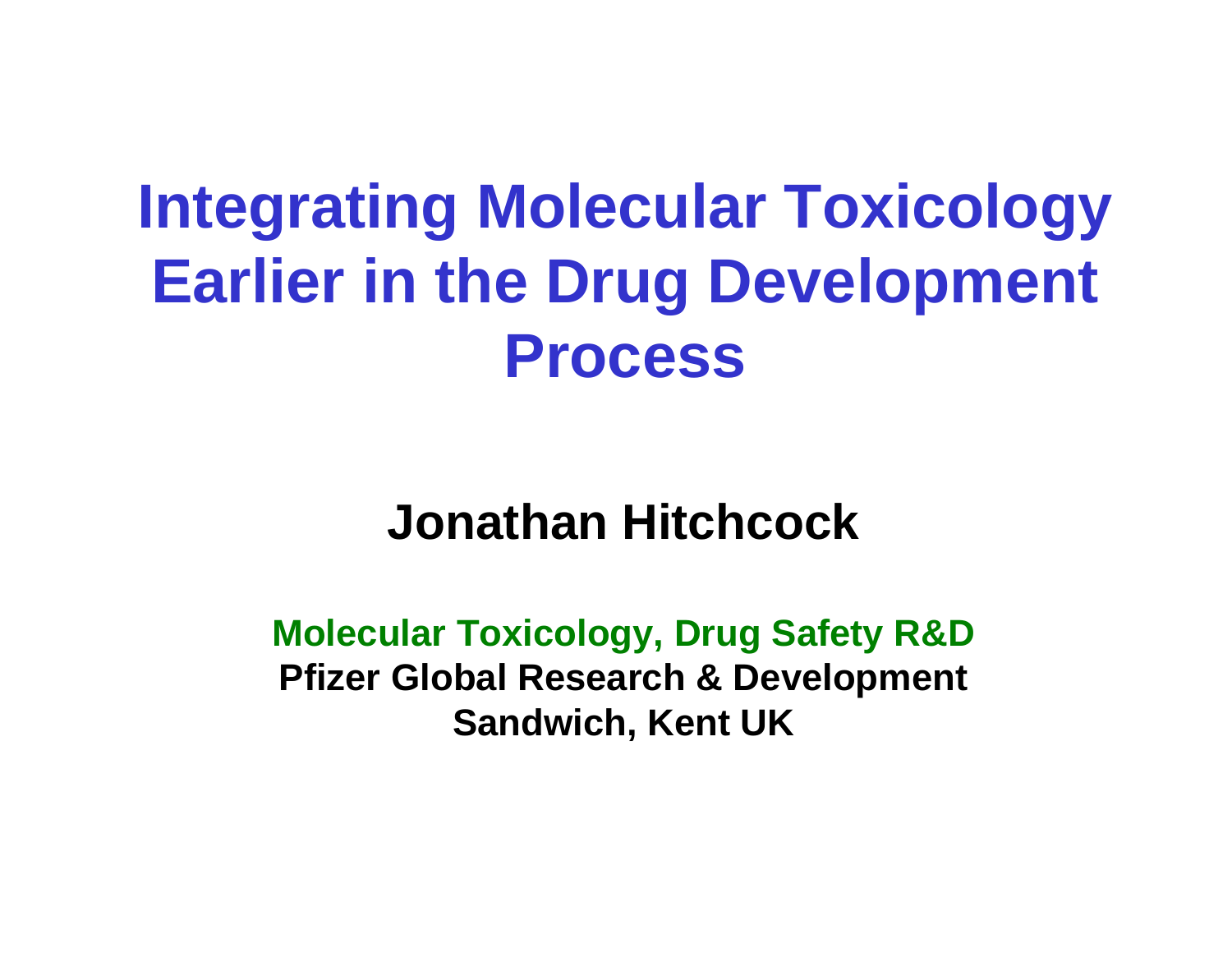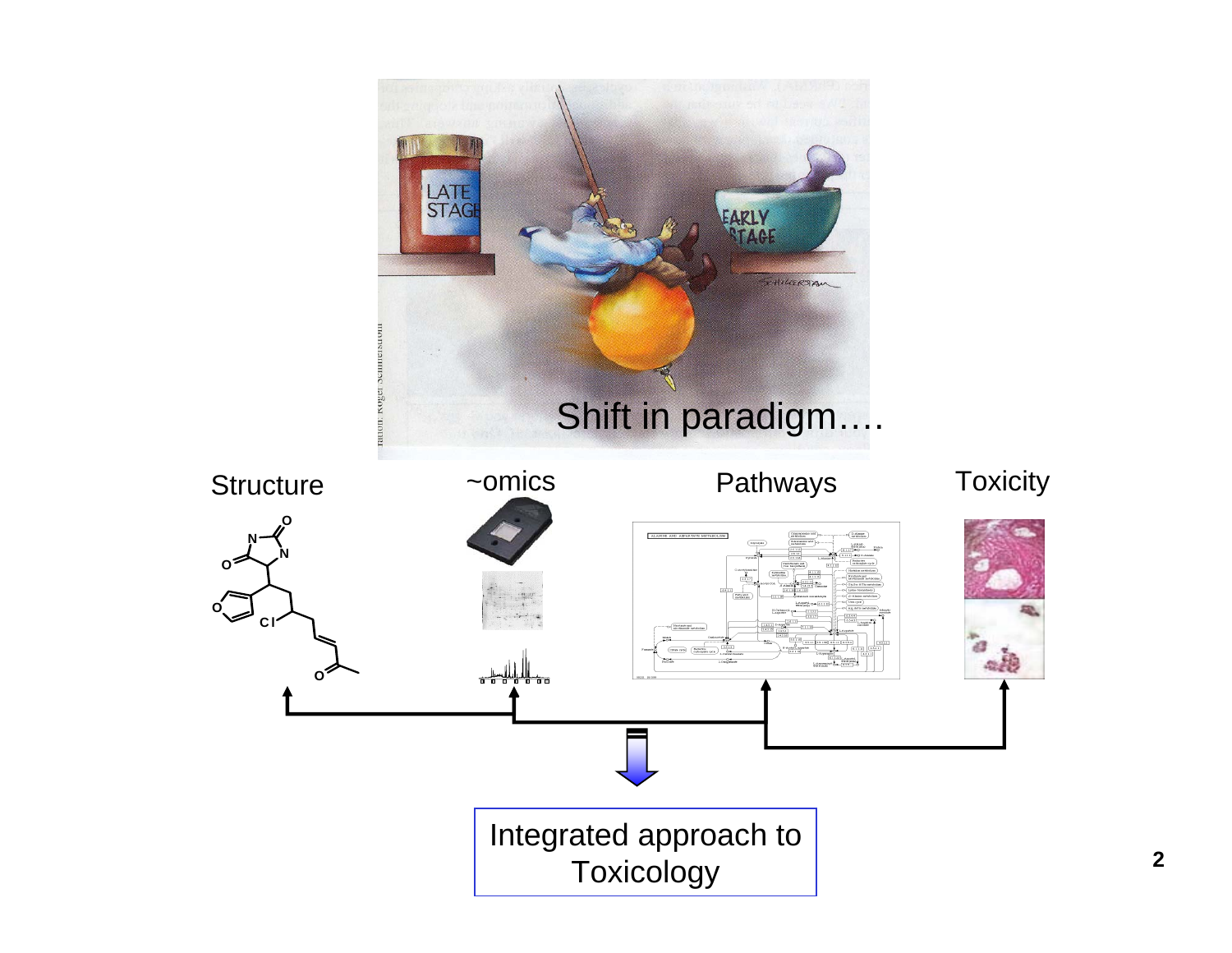# Outline of Presentation

# • Introduction

- –Safety Attrition
- $\mathcal{L}_{\mathcal{A}}$  , the state of the state of the state of the state of the state of the state of the state of the state of the state of the state of the state of the state of the state of the state of the state of the state Value of earlier toxicology integration
- Molecular Toxicology:
	- Past Perspective
	- **Examples**
	- Future challenges and opportunities
- Concluding remarks/summary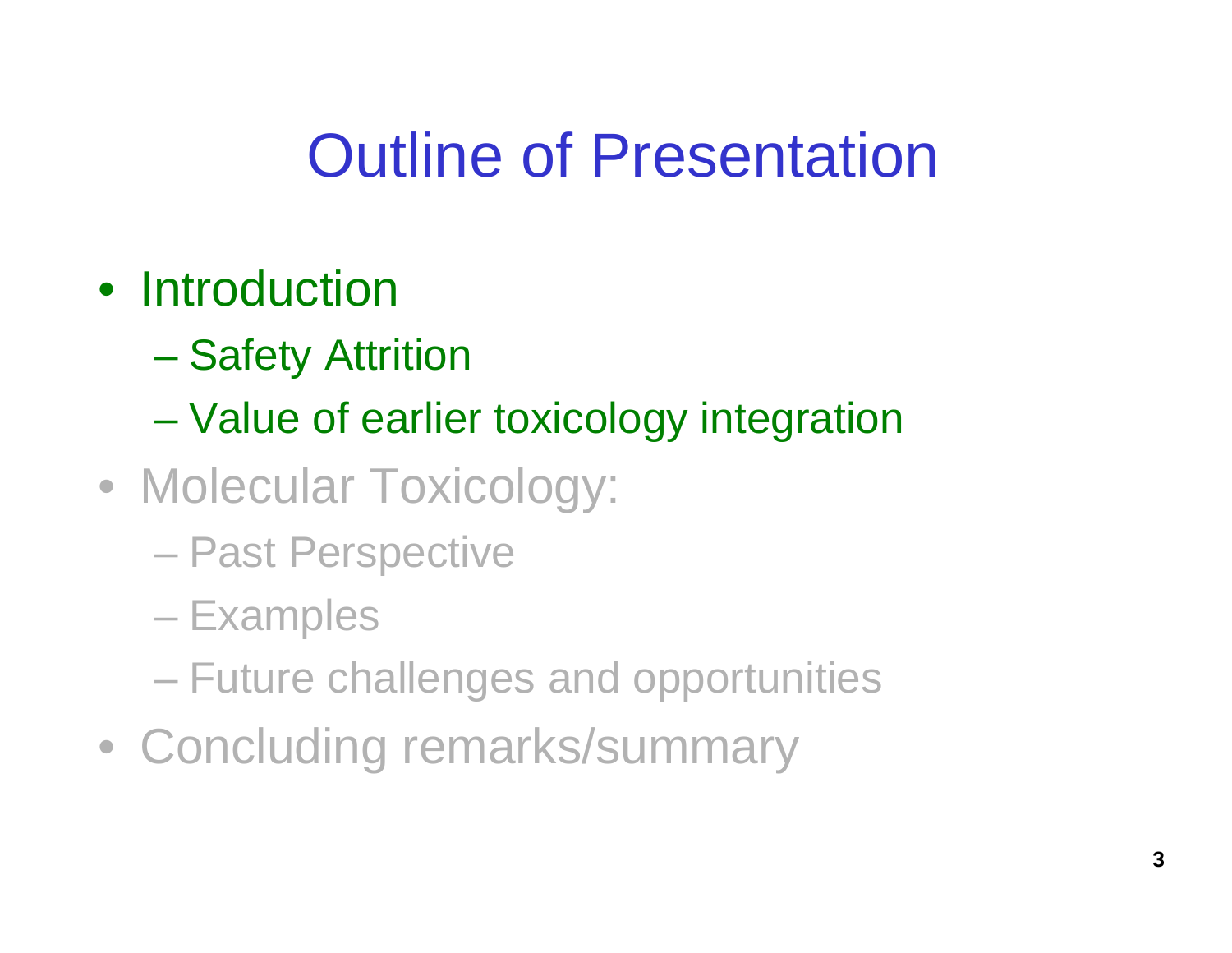# **Compound Attrition on the R&D Process**

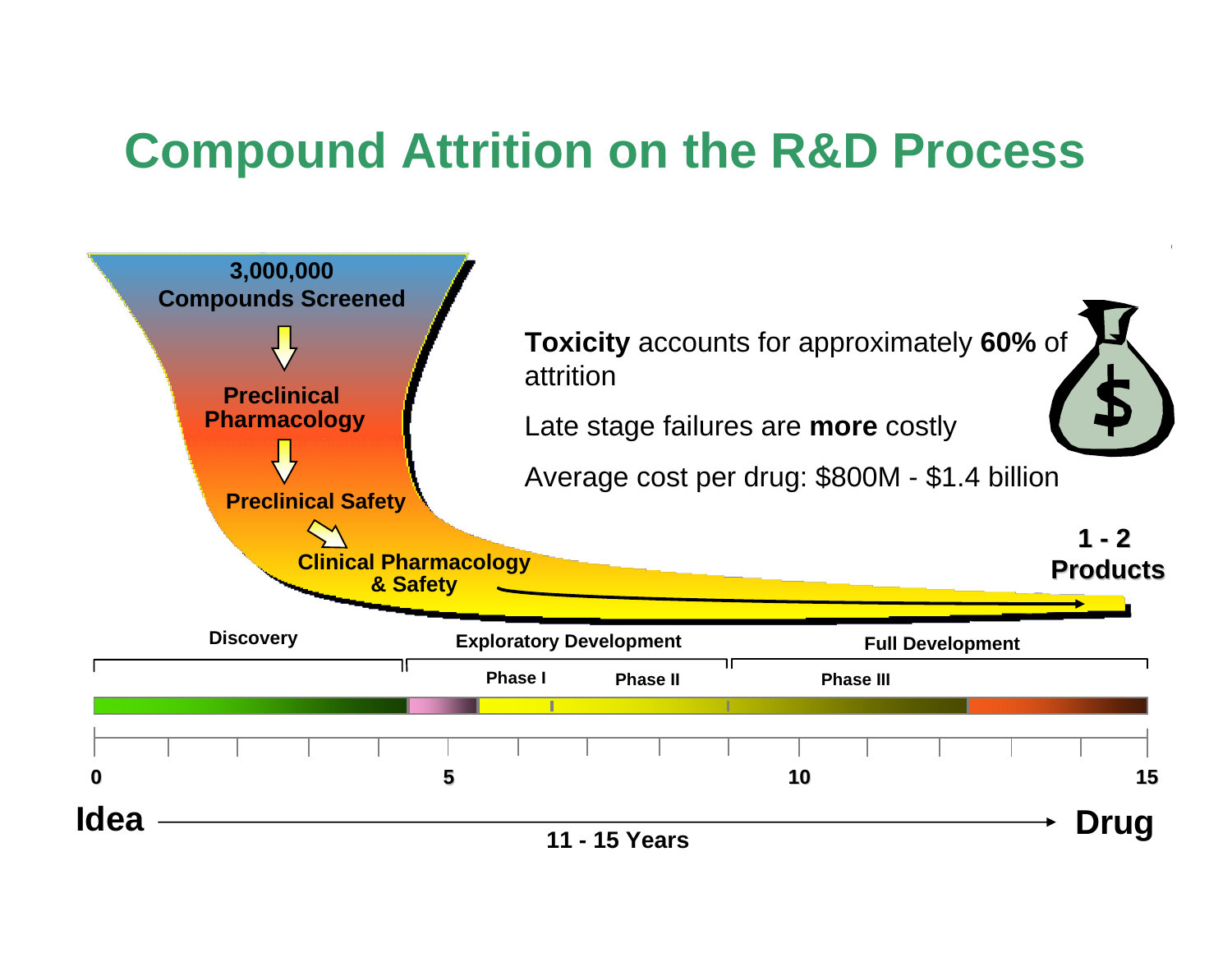# **Late-Stage Attrition is Costly**

**Early stage attrition Safety, Gentox, PK, Tox, QT Screens to manage it**

**Late stage attrition Idiosyncratic tox. Very expensive. Difficult to screen for**

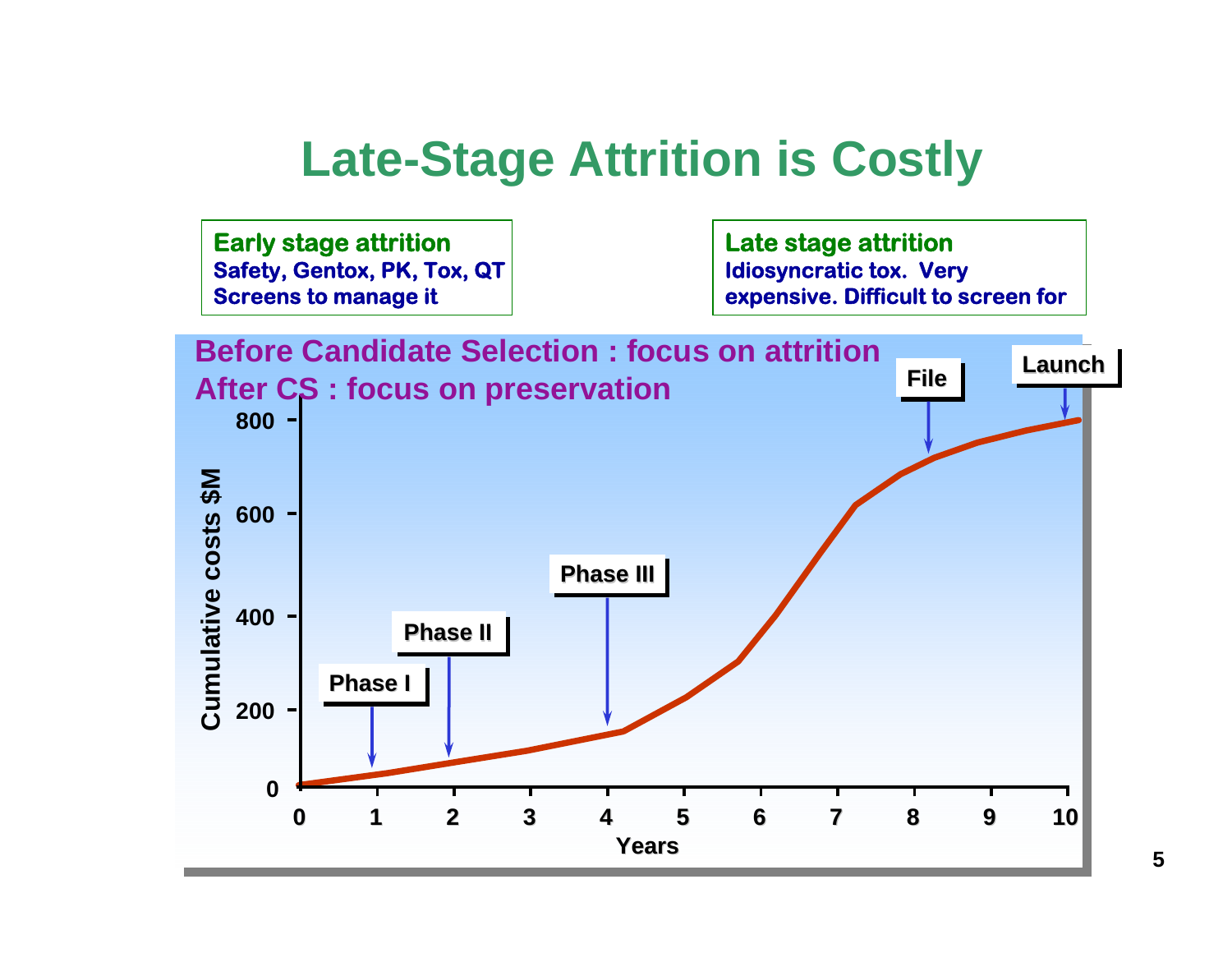# **Value of Earlier Integration…**



*(Source: Abbott Laboratories) From Drug Discovery & Development July 2003*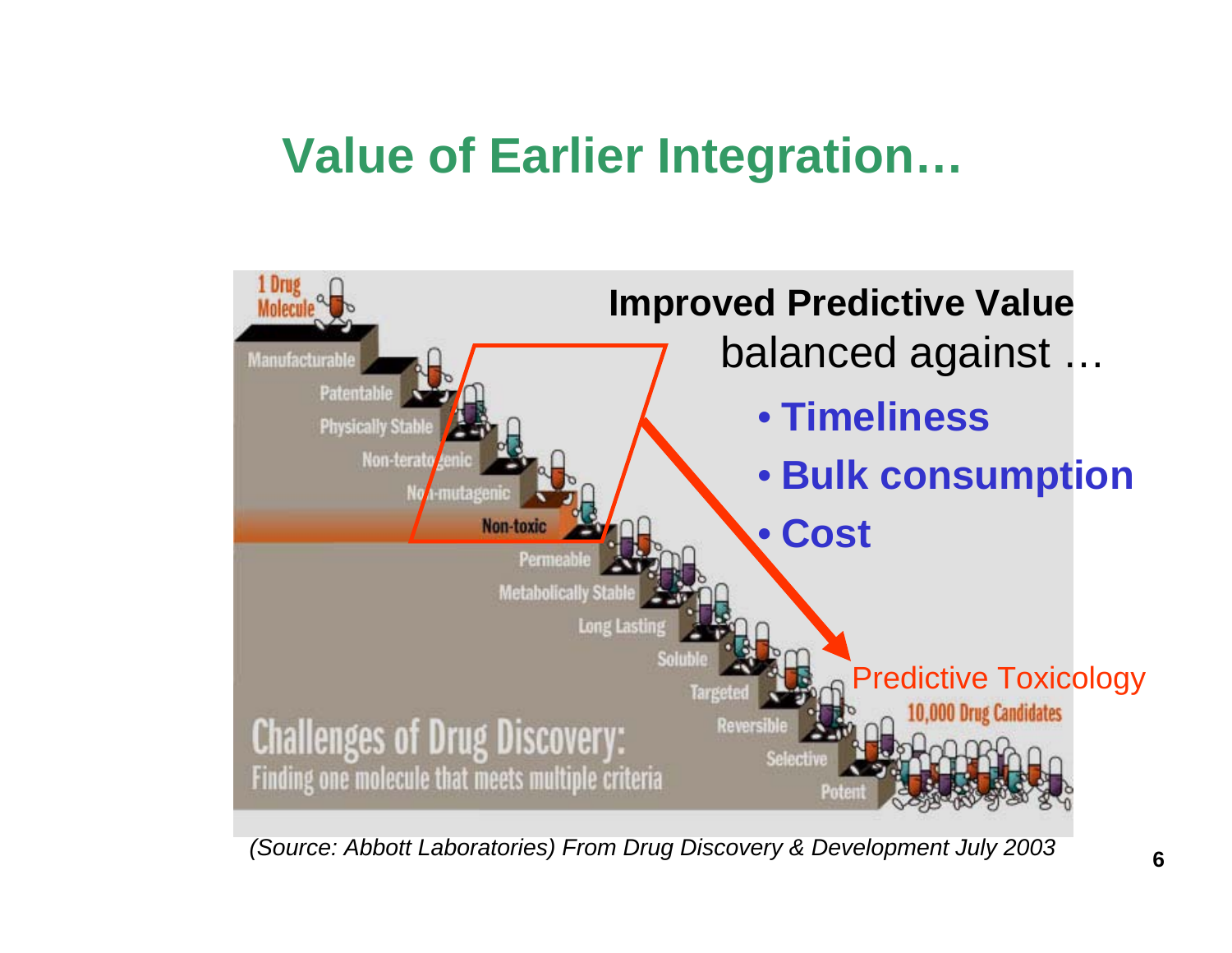# Outline of Presentation

- Introduction
	- Safety Attrition
	- Value of earlier toxicology integration
- Molecular Toxicology integration:
	- –Past Perspective
	- **Examples**
	- Future challenges and opportunities
- Concluding remarks/summary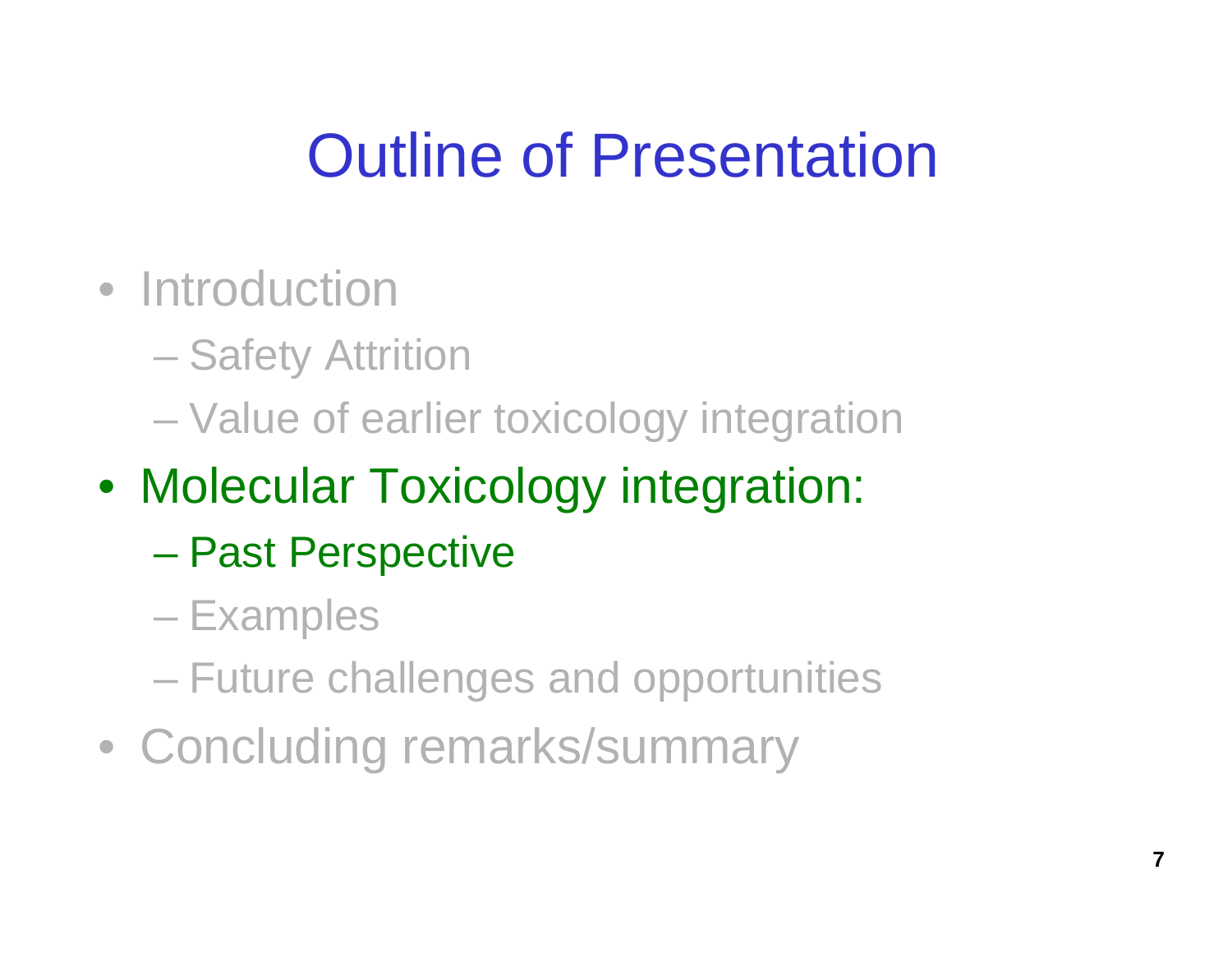# **Why Molecular Toxicology?**

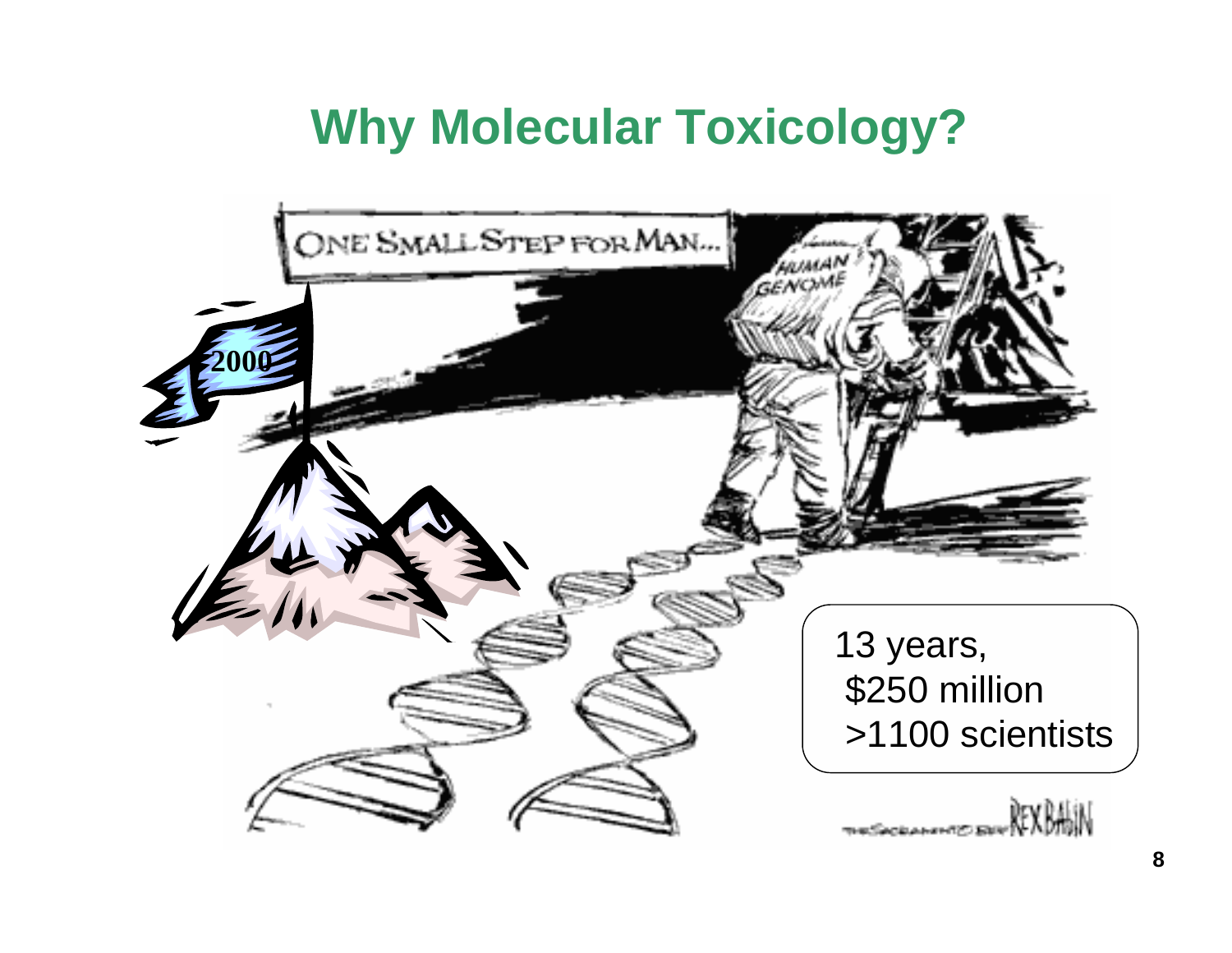### **Molecular Technology**

**Discovery of PCR** (*Kary B Mullis*)

**TaqManTM** (*Livak KJ*) **SAGE** (*Velculescu VE*) **DNA microarray** (*Schena M*)

**Molecular Beacons** (*Tyagi S*) **SSH** (*Diatchenko L*)

**RNA interference (***Fire A & Mello C***)**

**Affymetrix Genechip** (*Lipshutz RJ*)

**Luminex Multi-Analyte System**

**Protein microarray** (*Snyder M*)

**Inducible RNAi**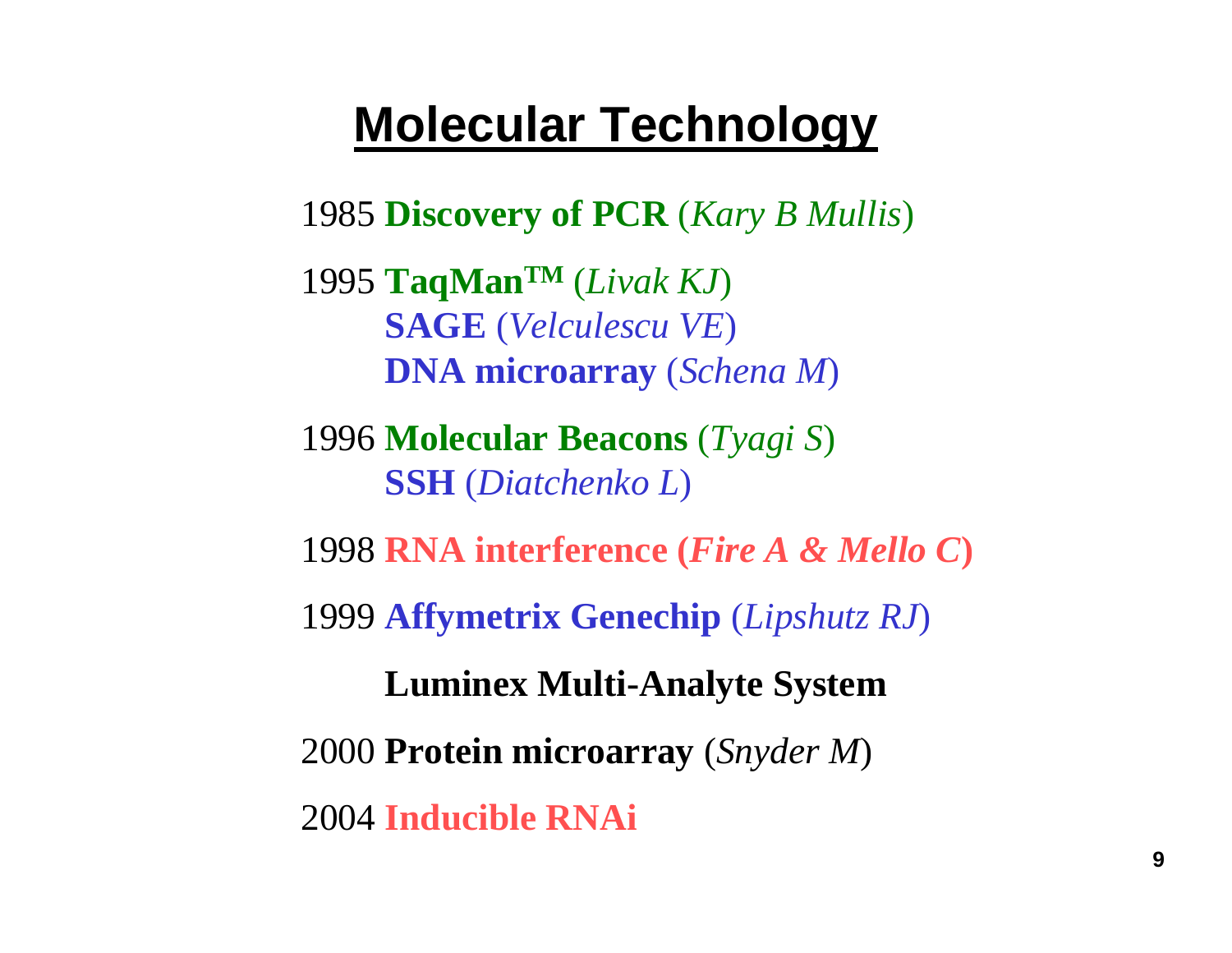# PCR amplification



1985 **Discovery of PCR** (*Kary B Mullis*) 1995 **TaqManTM** (*Livak KJ*) 1996 **Molecular Beacons** (*Tyagi S*)

- Ability to amplify very small amounts of genetic material.
- Quantitative gene expression analysis of specific genes.
- Measure multiple genes in the same sample.

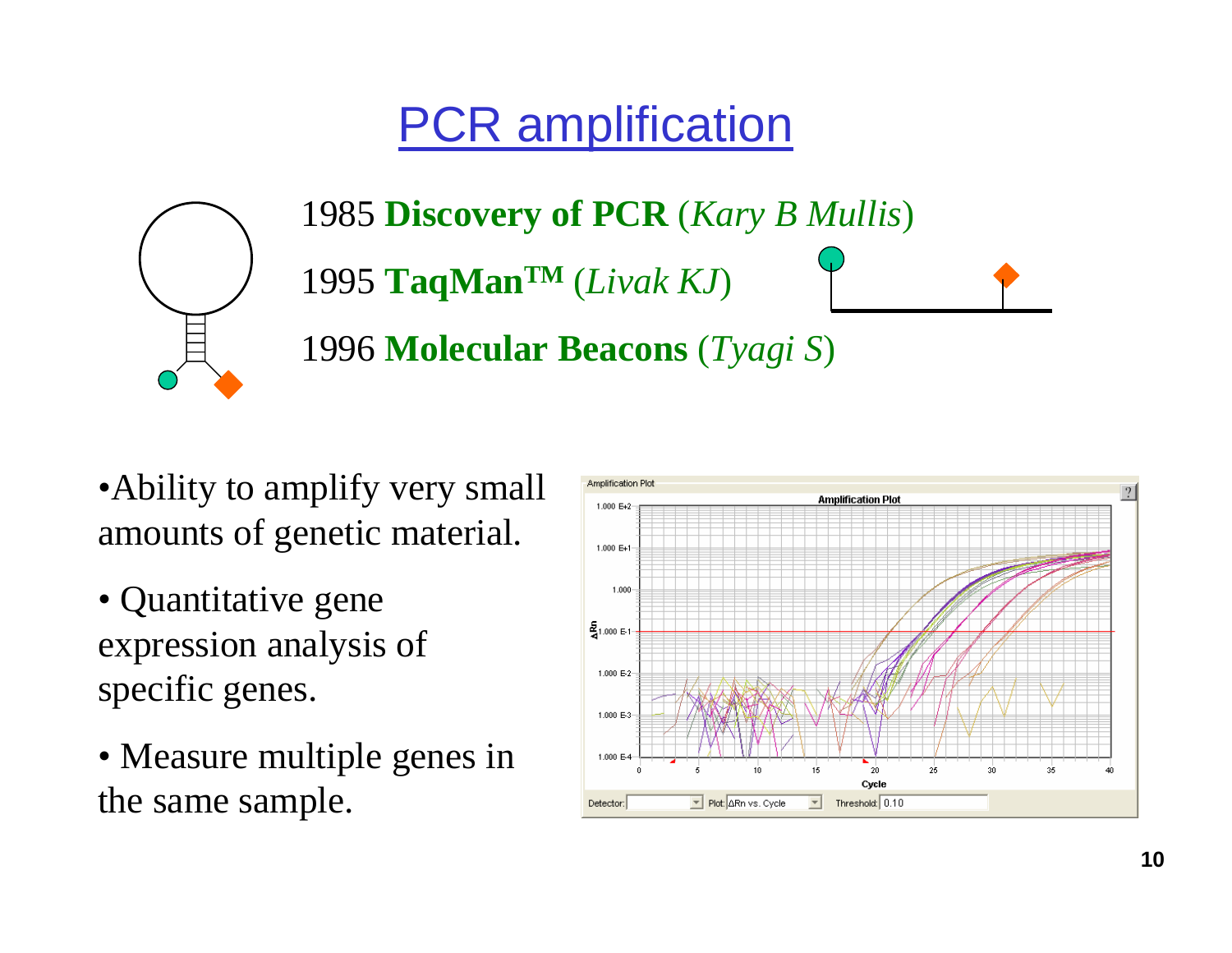# Gene Expression Microarrays

1995 **SAGE** (*Velculescu VE*) **DNA microarray** (*Schena M*)

1996 **SSH** (*Diatchenko L*)

1999 **Affymetrix Genechip** (*Lipshutz RJ*)

- Ability to measure thousands of genes in one go!
- Improved analysis and pathway software to put results into context.
- RNA amplification techniques ensure even smallest of samples can be analysed.

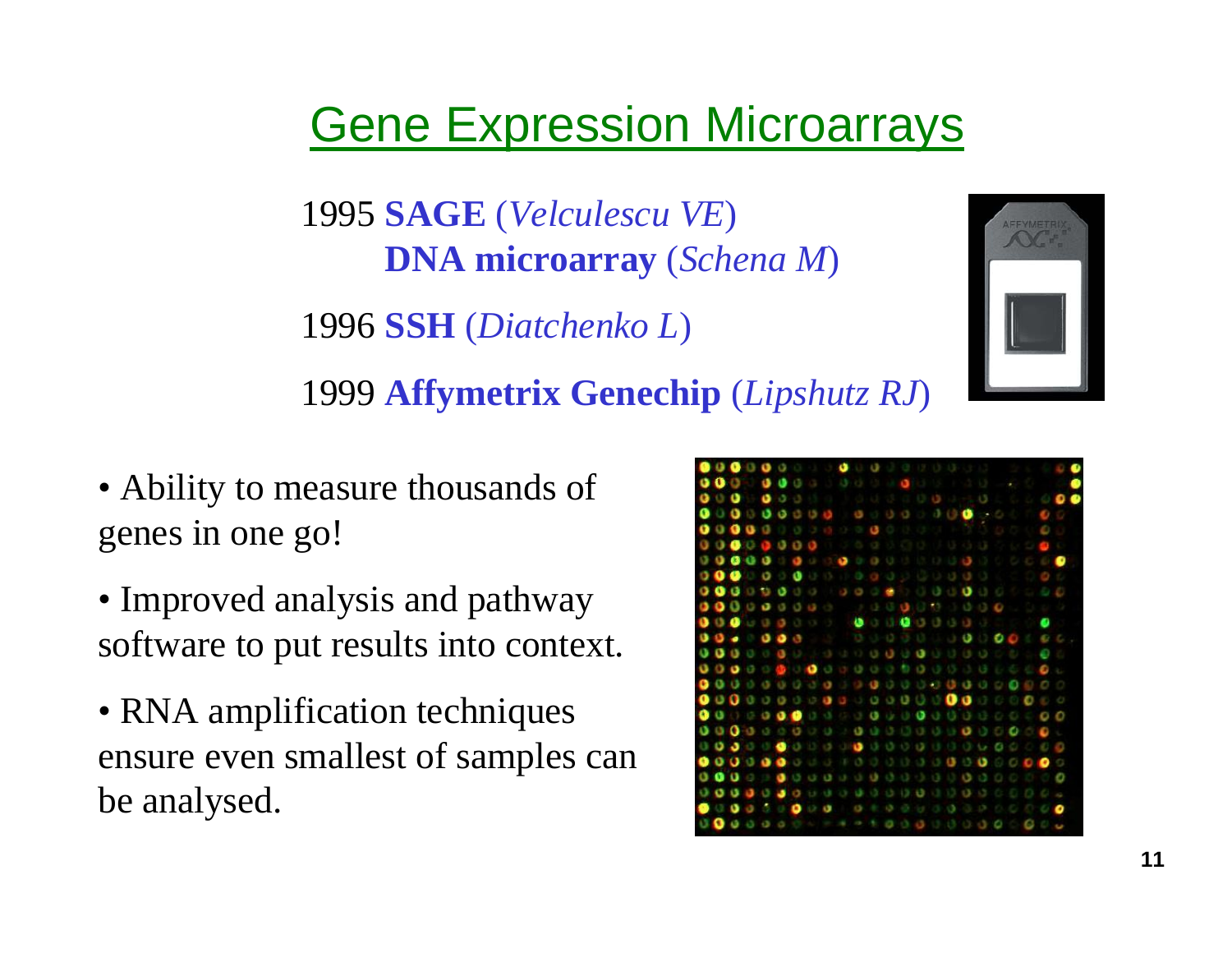# RNA Interference (RNAi)

### 1998 **RNA interference (***Fire A & Mello C***)** 2004 **Inducible RNAi**

- Ability to knockdown expression of a particular gene of interest.
- Increased application in Drug Discovery for the evaluation of Target safety.
- Inducible RNAi can be used when evaluating key cell survival pathways.

**Gene X Knockdown in Cell Line Y: Comparison of Lipofectamine & siRNA concentrations**

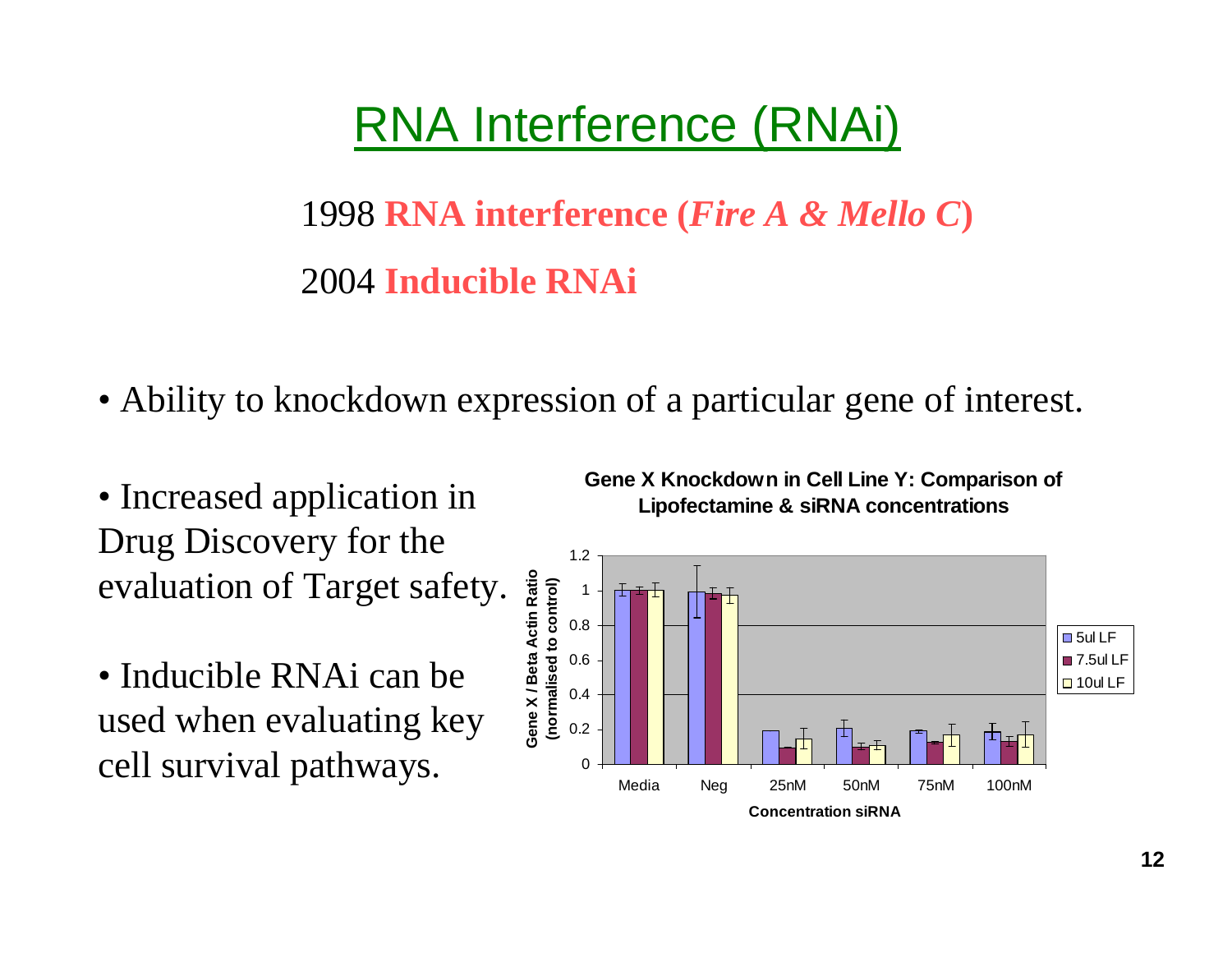# Deeper Knowledge of Targets and Pathways

- Molecular understanding of biological processes is continually developing.
- Potential 'target related' effects can be evaluated before compound has been synthesised.
- Endpoints from multiple assays can be analysed in an integrated manner.



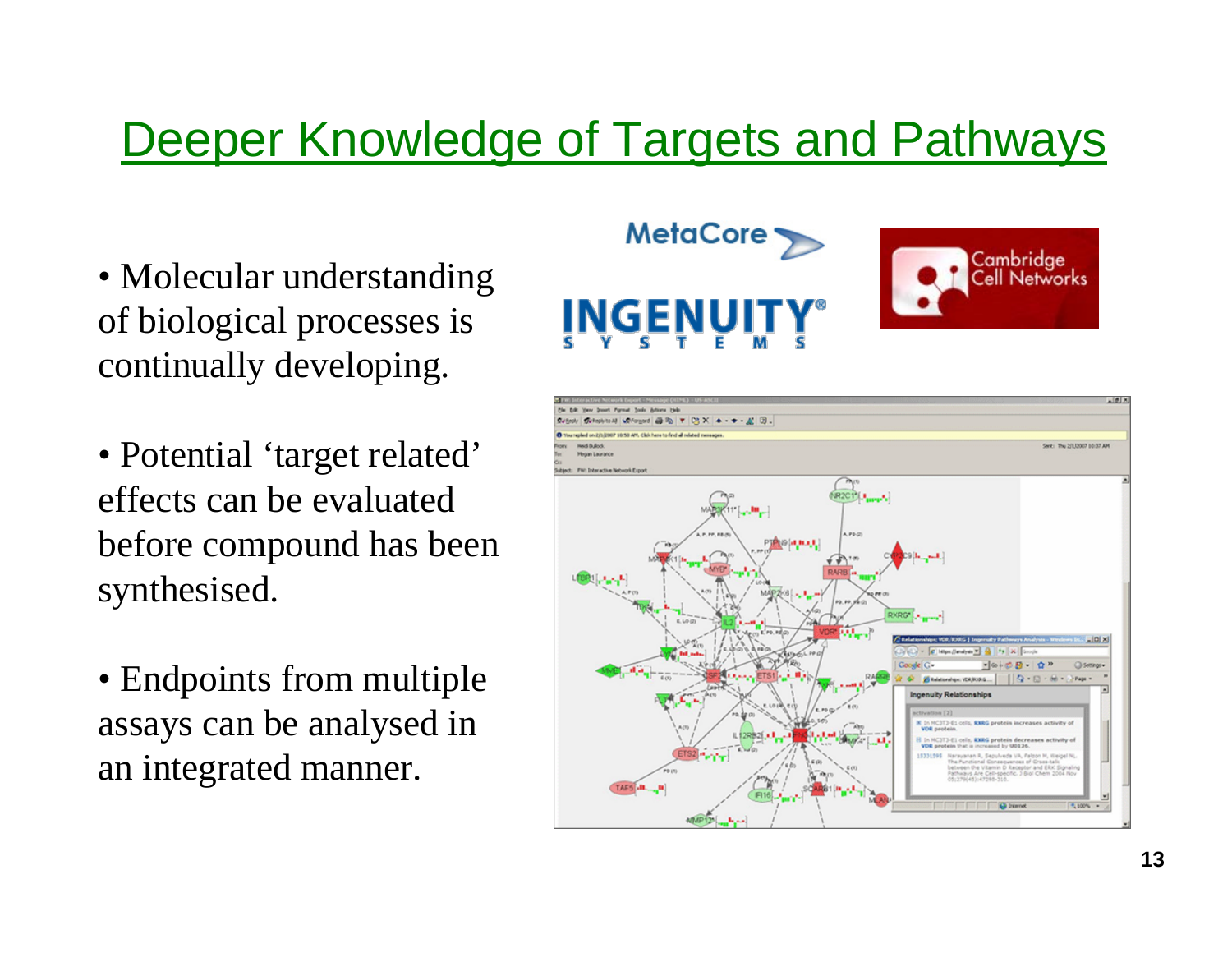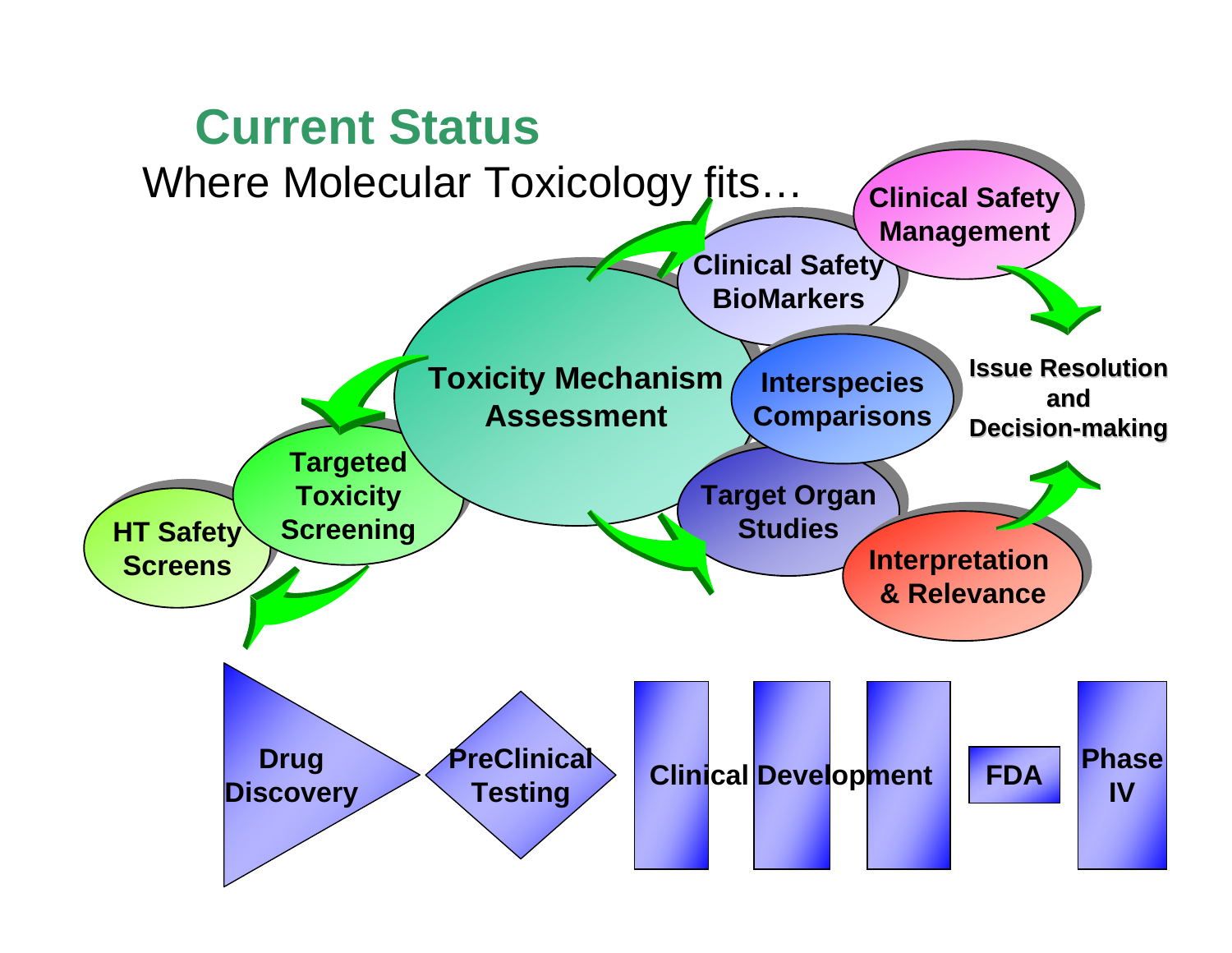# Outline of Presentation

- Introduction
	- Safety Attrition
	- Value of earlier toxicology integration
- Molecular Toxicology integration:
	- Past Perspective
	- $\mathcal{L}_{\mathcal{A}}$  , the state of the state of the state of the state of the state of the state of the state of the state of the state of the state of the state of the state of the state of the state of the state of the state **Examples**
	- Future challenges and opportunities
- Concluding remarks/summary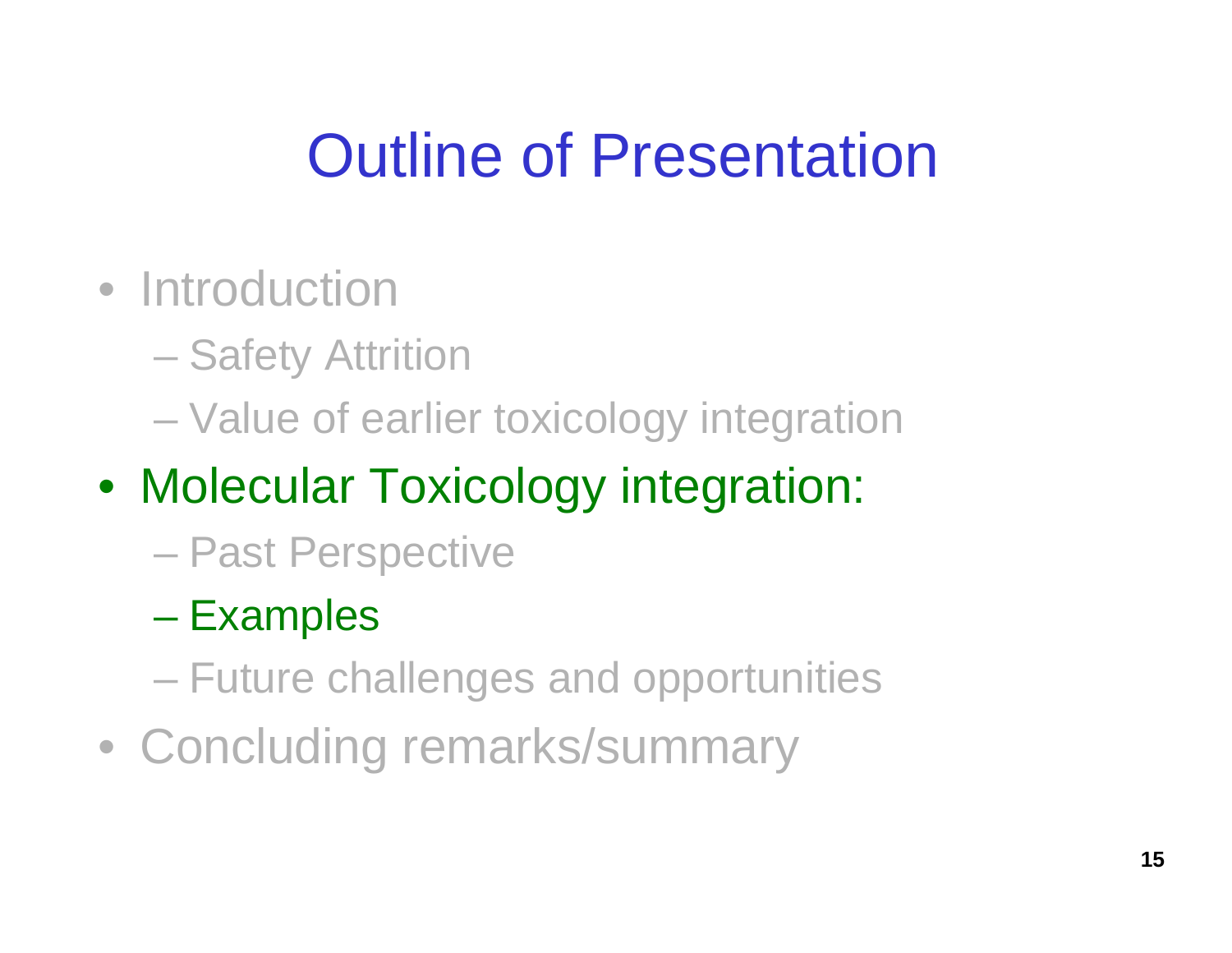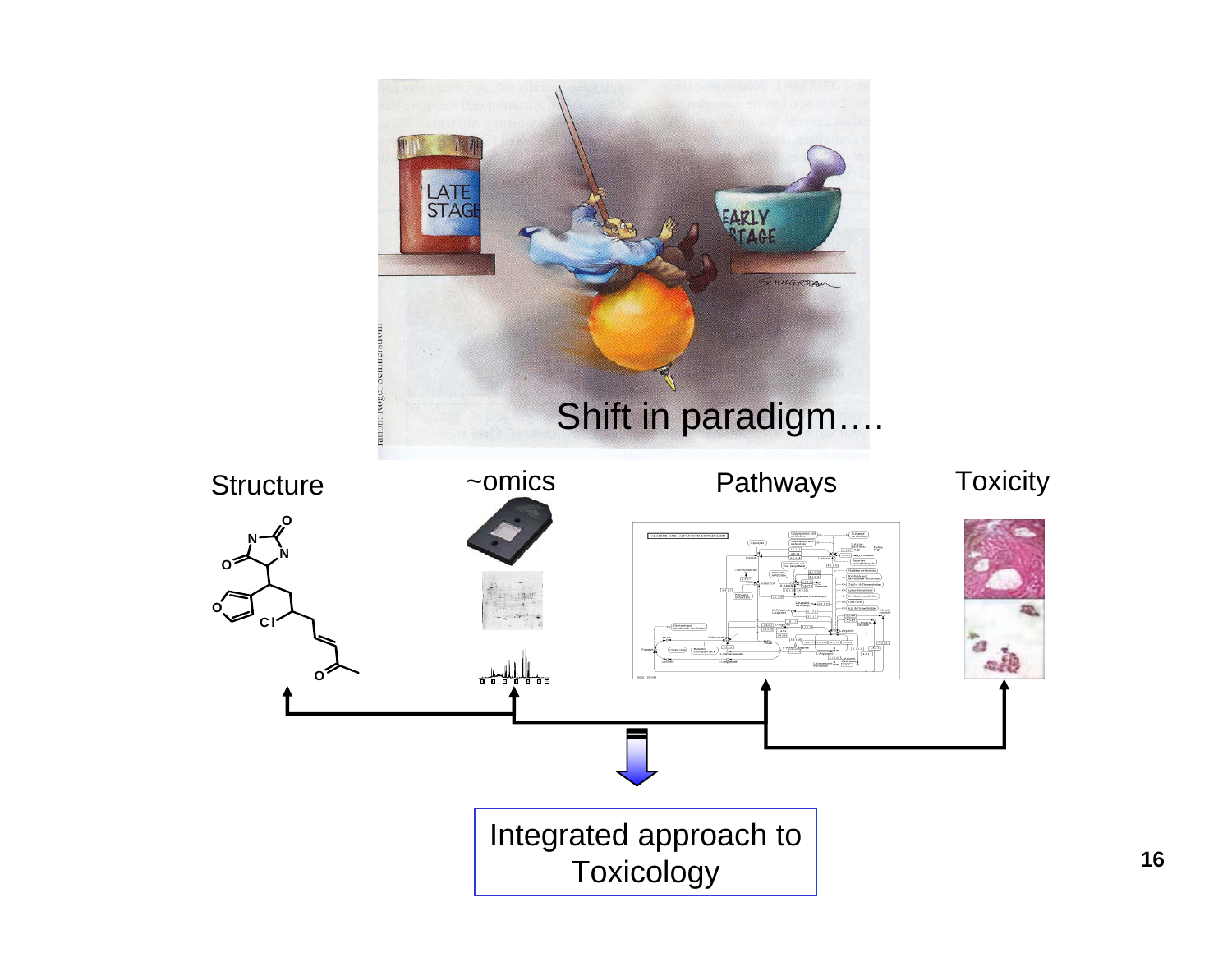# Predictive Screens – Biolum Ames

- • **Re-engineered Salmonella reverse mutation assay**
	- **Links of the Common**  Genetically modified AMES *Salmonella* strains
		- Bioluminescent detection of bacterial reversion
		- Simple, Robust & amenable to automation
	- and the state of the Proprietary technology, Patent Application No. 60/258,073 filed on December 22, 2000.

### • **Assay principle**

- Bioluminescent sensor for revertant cells
	- Measurement of metabolic activities
	- Eliminates problems associated with high concentrations of cells, or contamination.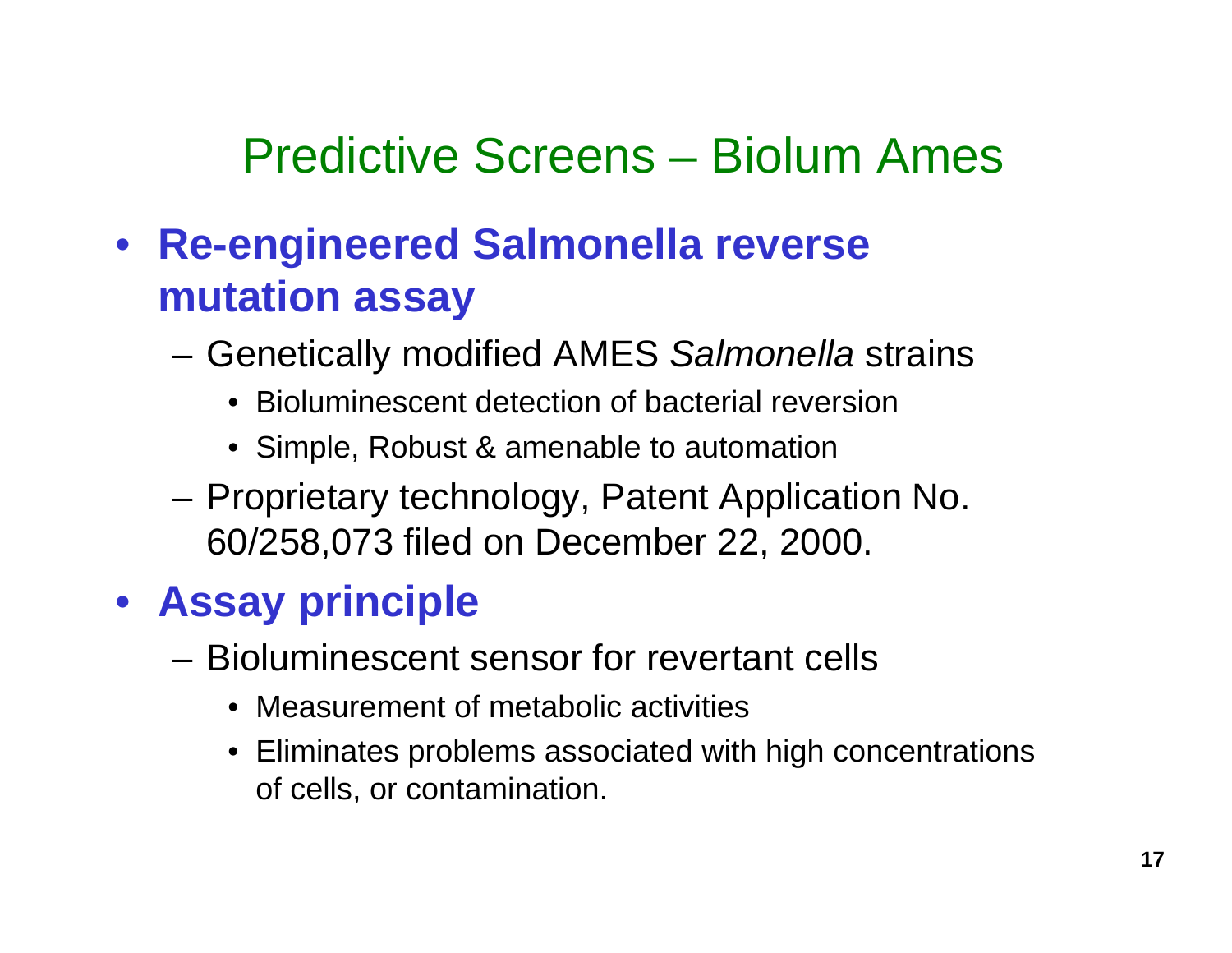#### Bioluminescent detection of revertants

80 revertant colonies/well **revertant colonies/well** 70 60 50 4030 20 1000.1 1 10 100 **Concentration [ug/plate]**

**1 - Image of bioluminescent colonies of revertants TA100lux treated with MMS**

**2- Number of revertant colonies detected (n=4wells,** ±**SD)**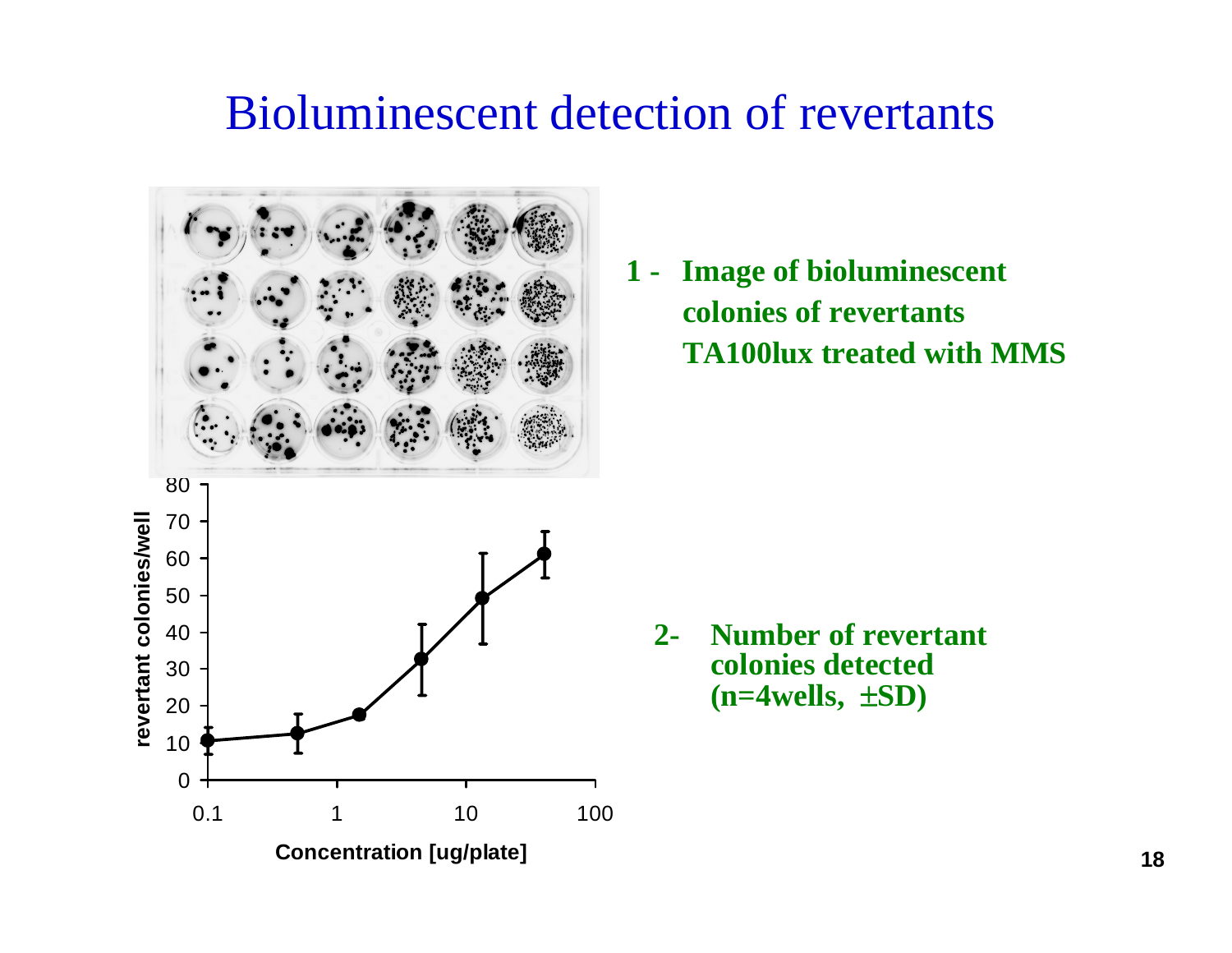# Biolum Ames: Key attributes

### **Sensitive & Predictive**

- • **High concordance with standard assay**
	- –Sensitive, high concordance with NTP data (94-95%)
	- –low false positive rate

### **Quick & Economical**

- **Low bulk requirement (5mg instead of up to 1g)**
- • **Increased throughput**
	- –currently 24 well plate (potential for < 48 well)
	- –2 day assay instead of 3, 20 compounds/wk
- **Automation capability**
	- –Fully automated scoring
	- –Software produces report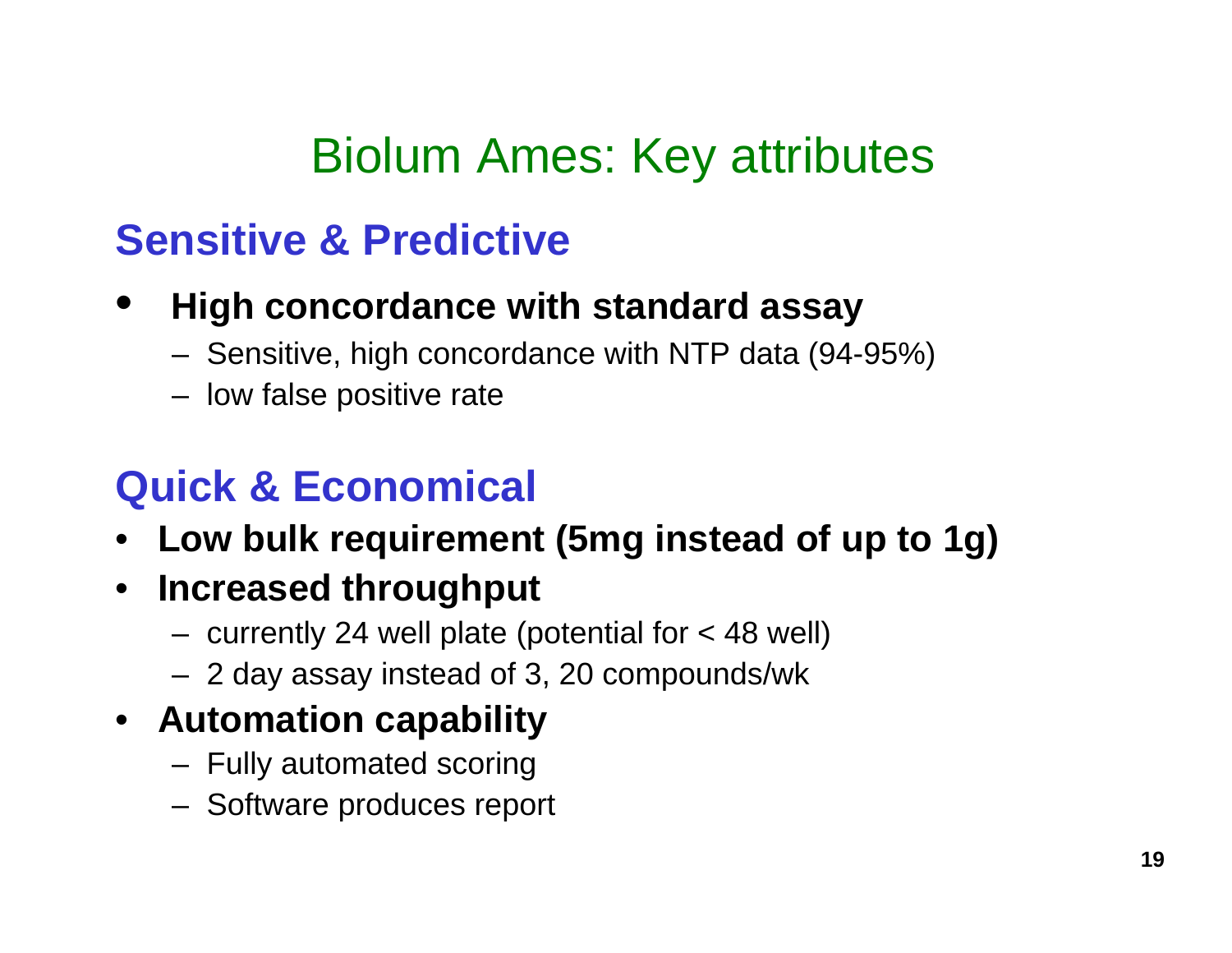#### Use of In Silico Tools Predict before the Experiment!



- DEREK stands for **D**eductive **E**stimation of **R**isk based on **E**xisting **K**nowledge
- DEREK (Lhasa Ltd) is an expert knowledge base system

•Several rule bases, consisting of descriptions of molecular substructures (structural alerts) have been associated with toxic end points.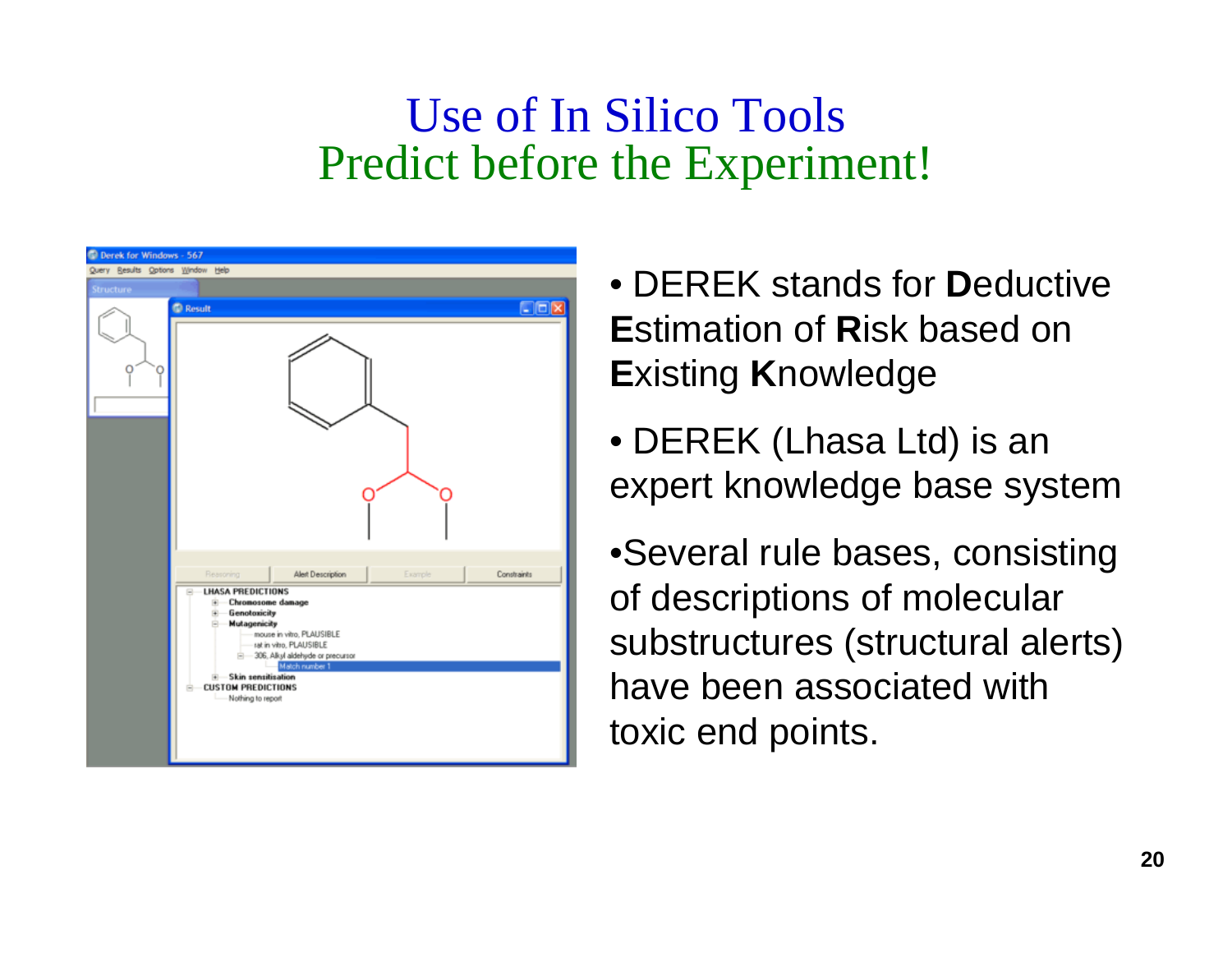### Use of In Silico Tools What can DEREK tell me?

- $\bullet$ DEREK has only been "validated" for genotoxicity
- $\bullet$  Rules do exist for other toxicology endpoints, currently under assessment:
	- Skin & respiratory sensitisation
	- **Carcinogenicity**
	- –Reproductive & Developmental
	- Irritancy
	- Thyroid toxicity
- Alerts should always be put in context and DEREK should not be used as a sole source for go/no go decisions for compounds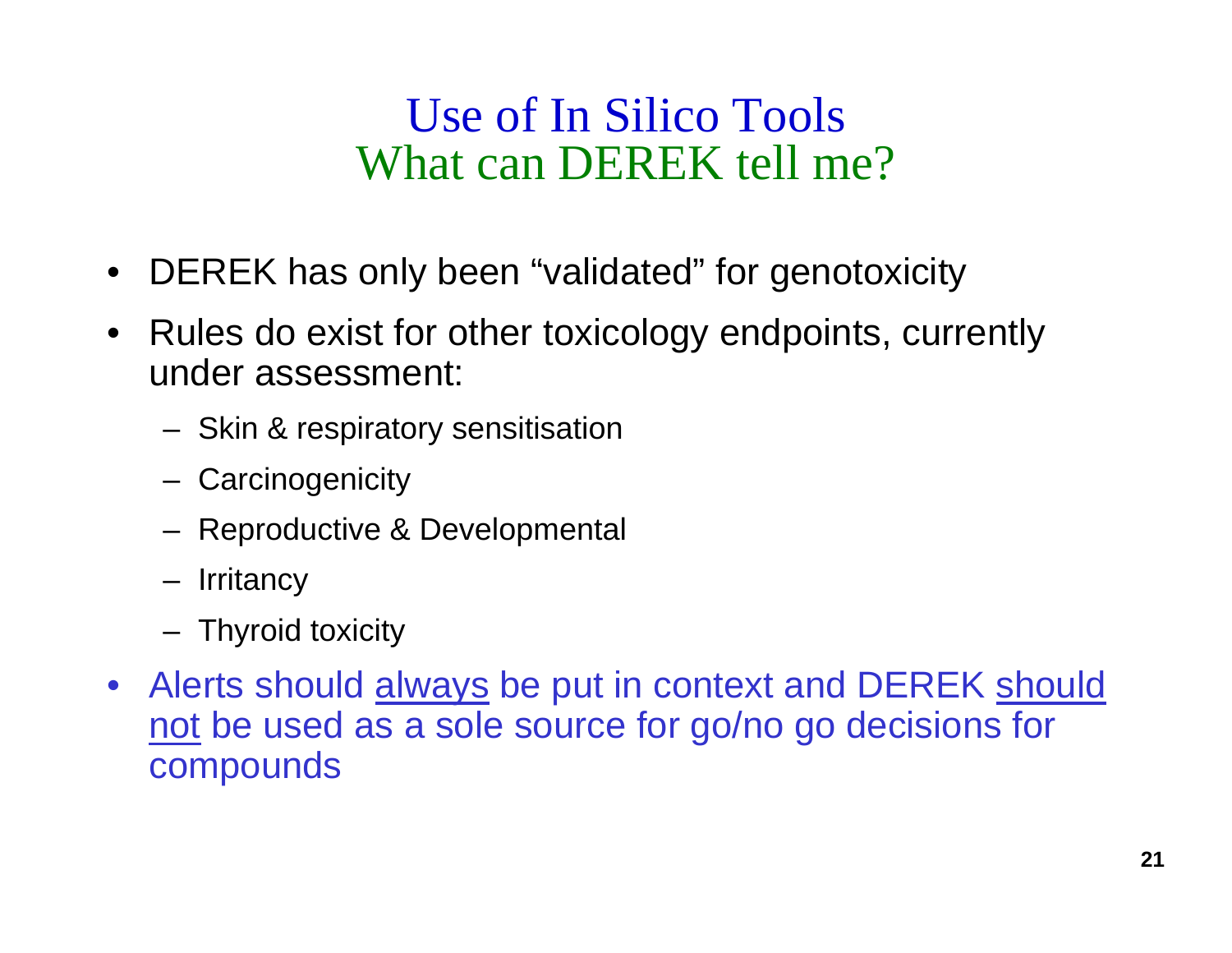# Genomic Biomarker Development **Vasculitis**

- • Vasculitis is a major safety issue associated with a variety of drugs; basic mechanism of toxicity is unknown
- • Vasculitis can only be confirmed histopathologically
- • Mechanistic insights are of great value towards understanding relevance and clinical significance
- • Specific biomarkers needed for clinical risk management



© DermAtlas; http://www.DermAtlas.org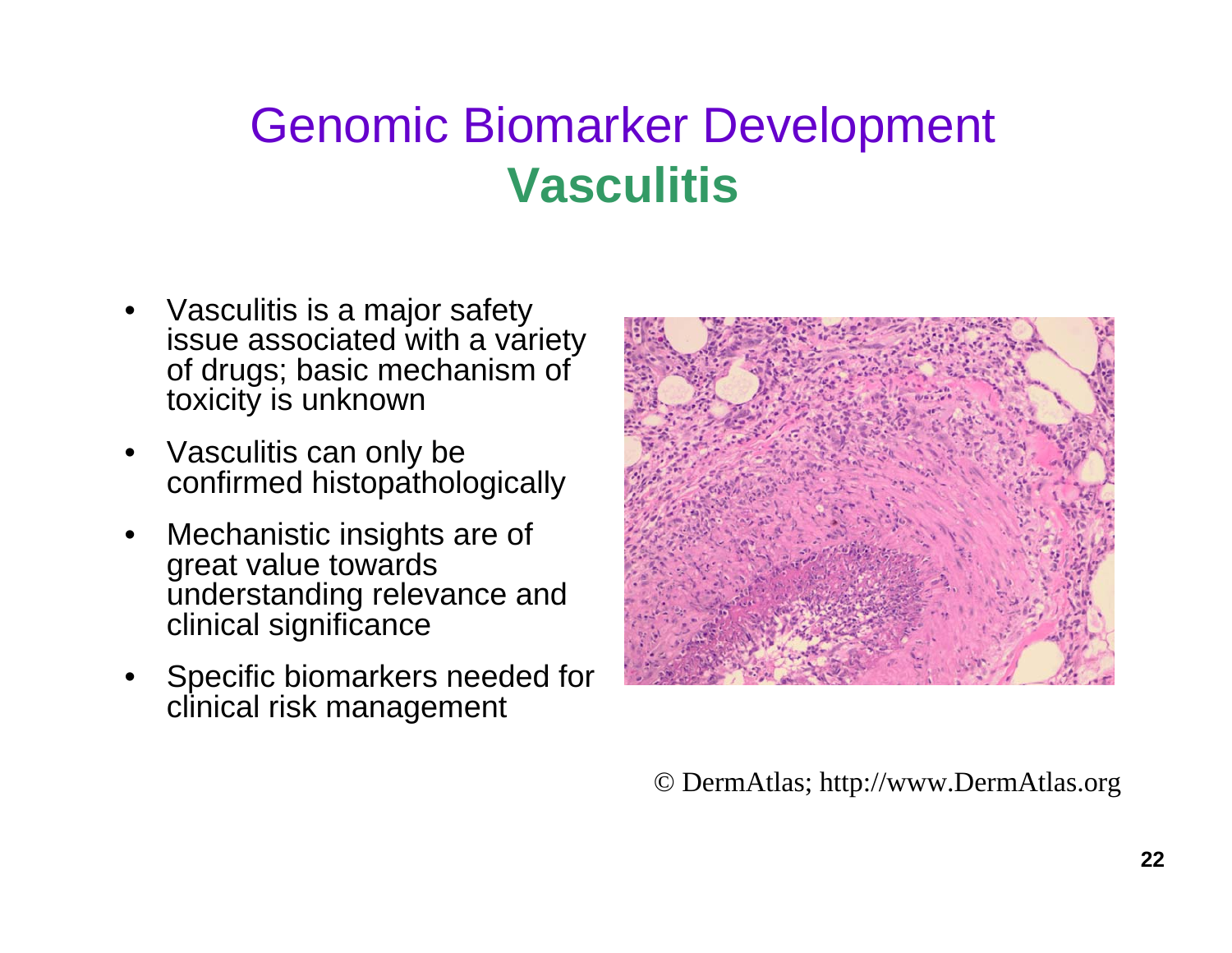# Genomic Biomarker Development Example: **Vasculitis**

#### *In vivo* Study Design

- PDE 4 inhibitor 3 days, 2 doses
- $\bullet$  Male Sprague-Dawley rats: 10 per treatment, 6 control animals
- Standard Endpoints: **Histopathology,** Clinical Pathology
- • Additional Endpoints:
	- **Links of the Common Genomics: Expression profiling (Affymetrix) & Taqman**
	- Proteomics
	- Metabonomics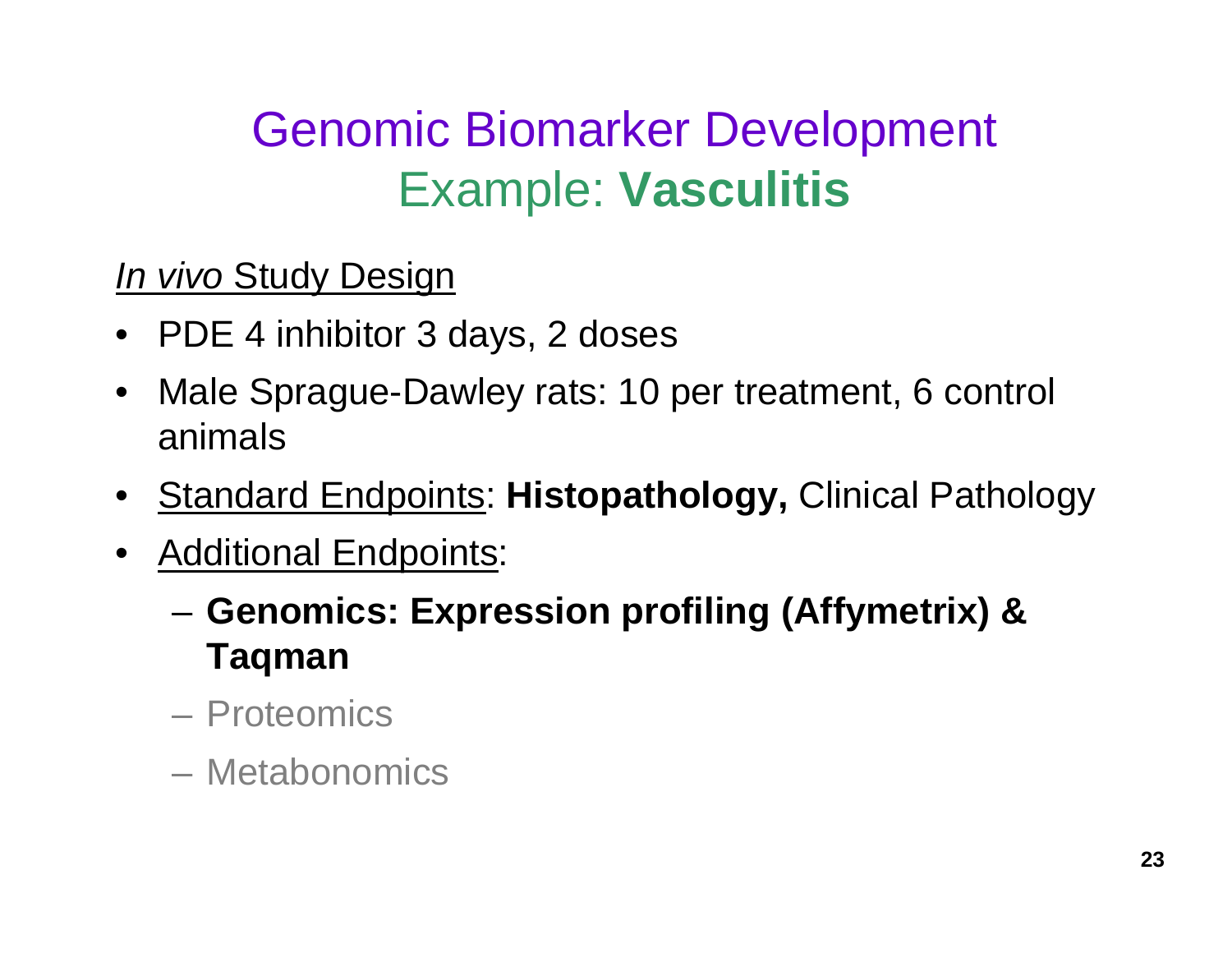# Histopathology: Degree of Vasculitis Observed

| <b>Doses</b>   | <b>Rat number</b> | Vasculitis <sup>*</sup> |
|----------------|-------------------|-------------------------|
| <b>Control</b> | M <sub>2</sub>    |                         |
|                | M <sub>5</sub>    |                         |
|                | <b>M6</b>         |                         |
| 40 mg/kg       | <b>M102</b>       |                         |
|                | <b>M104</b>       |                         |
|                | <b>M107</b>       |                         |
|                | <b>M109</b>       | 1                       |
|                | <b>M110</b>       | 1                       |
| 80 mg/kg       | <b>M204</b>       | $3+$                    |
|                | <b>M206</b>       | $3+$                    |
|                | <b>M207</b>       | $3+$                    |
|                | <b>M209</b>       | $3+$                    |

Incidence of vasculitis: 40mg/kg/day:6/10 80mg/kg/day:10/10

**+** indicates fibrinoid necrosis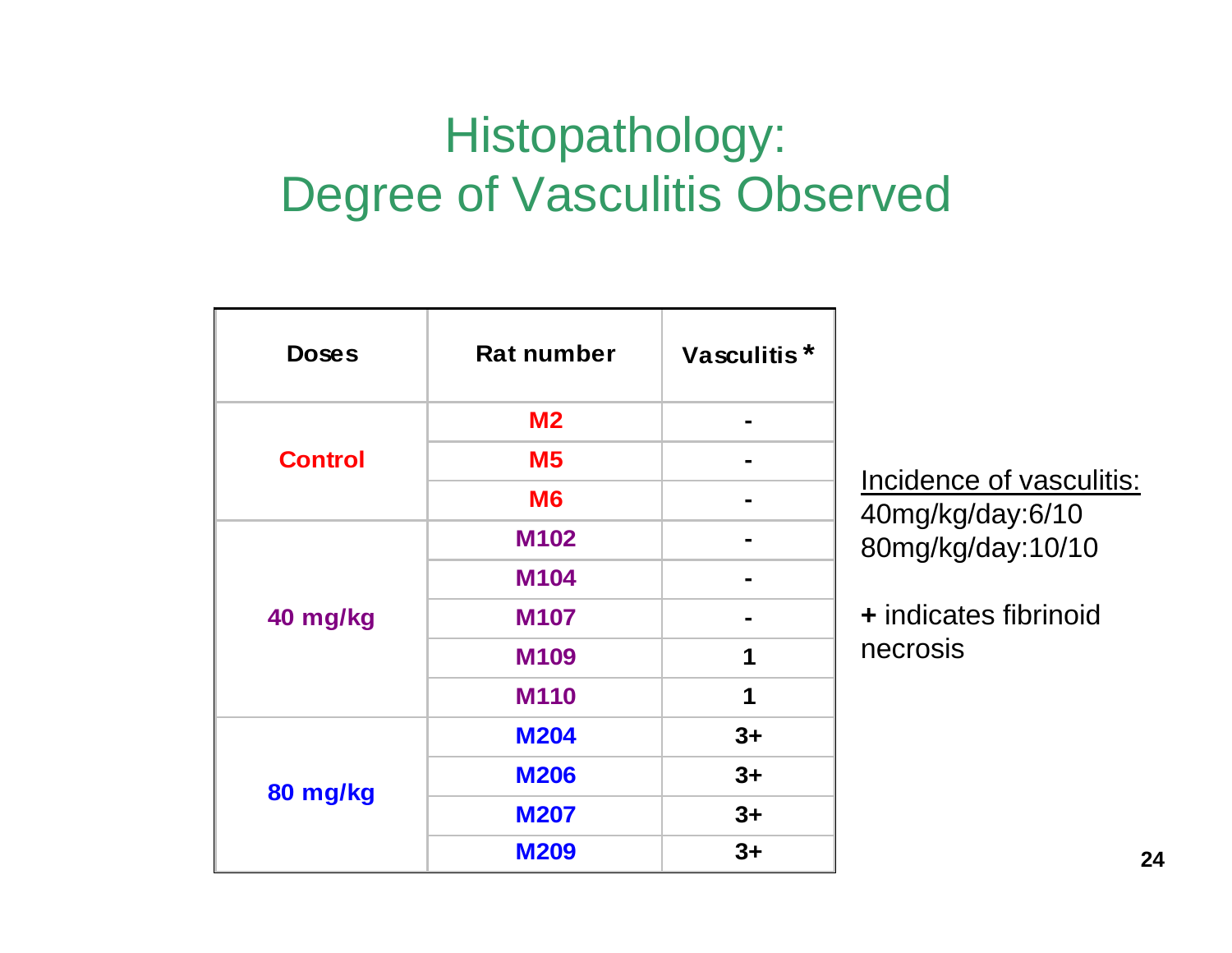### Hierarchical Clustering (Affymetrix Data)

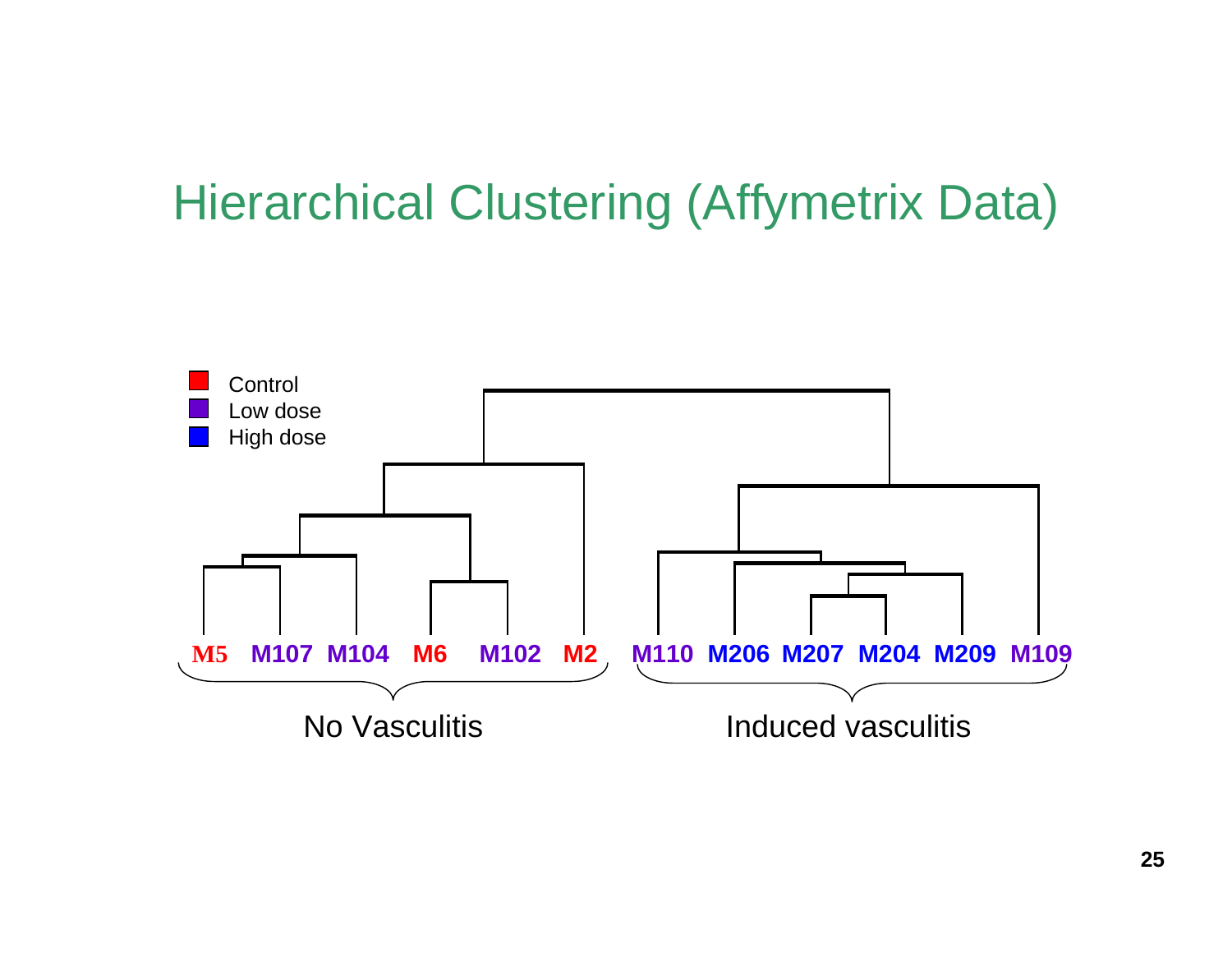# Fold induction of mRNA expression in mesenteric tissue (Taqman)

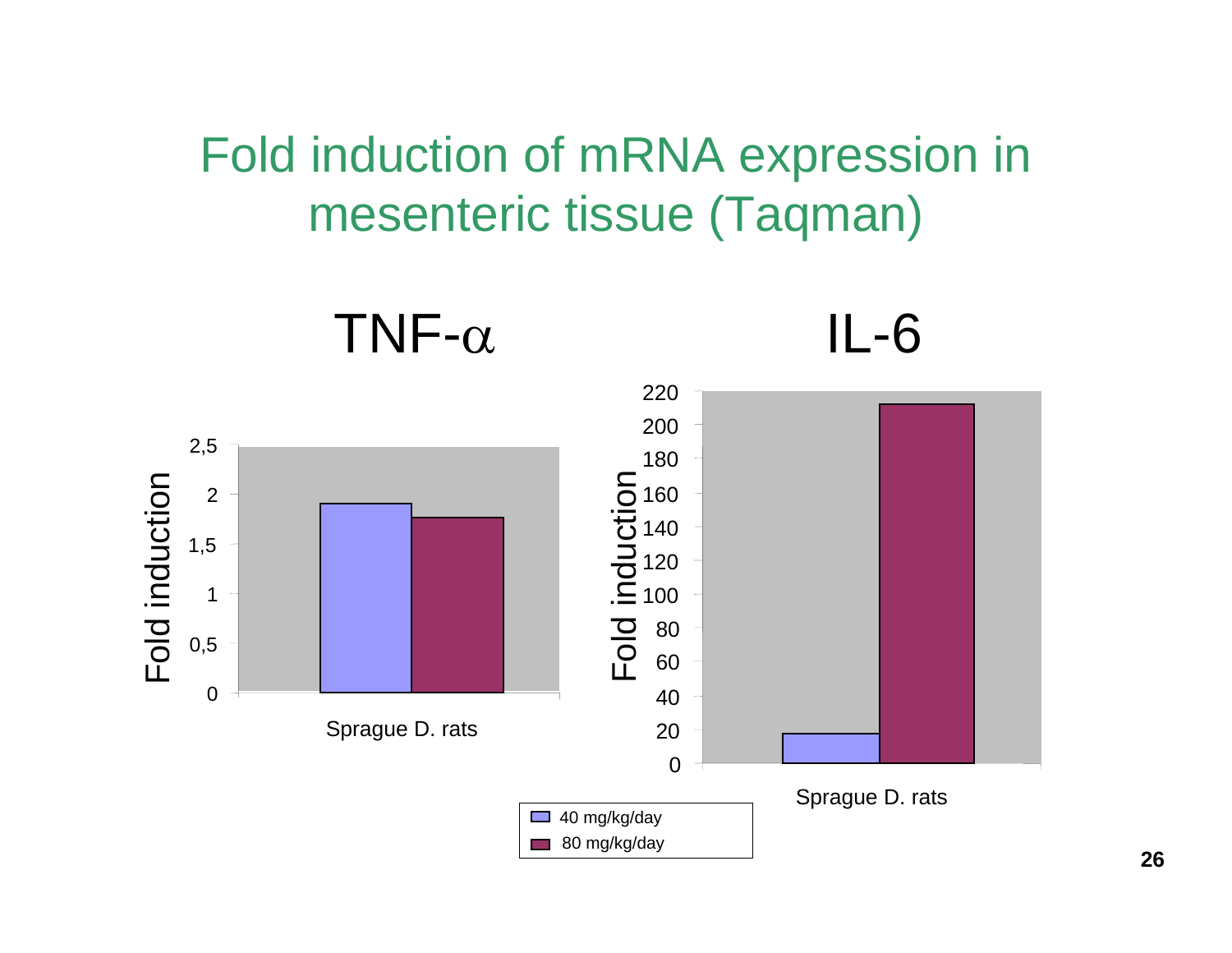Correlation between IL-6 mRNA Expression and Vasculitis for Male Sprague-Dawley Rats

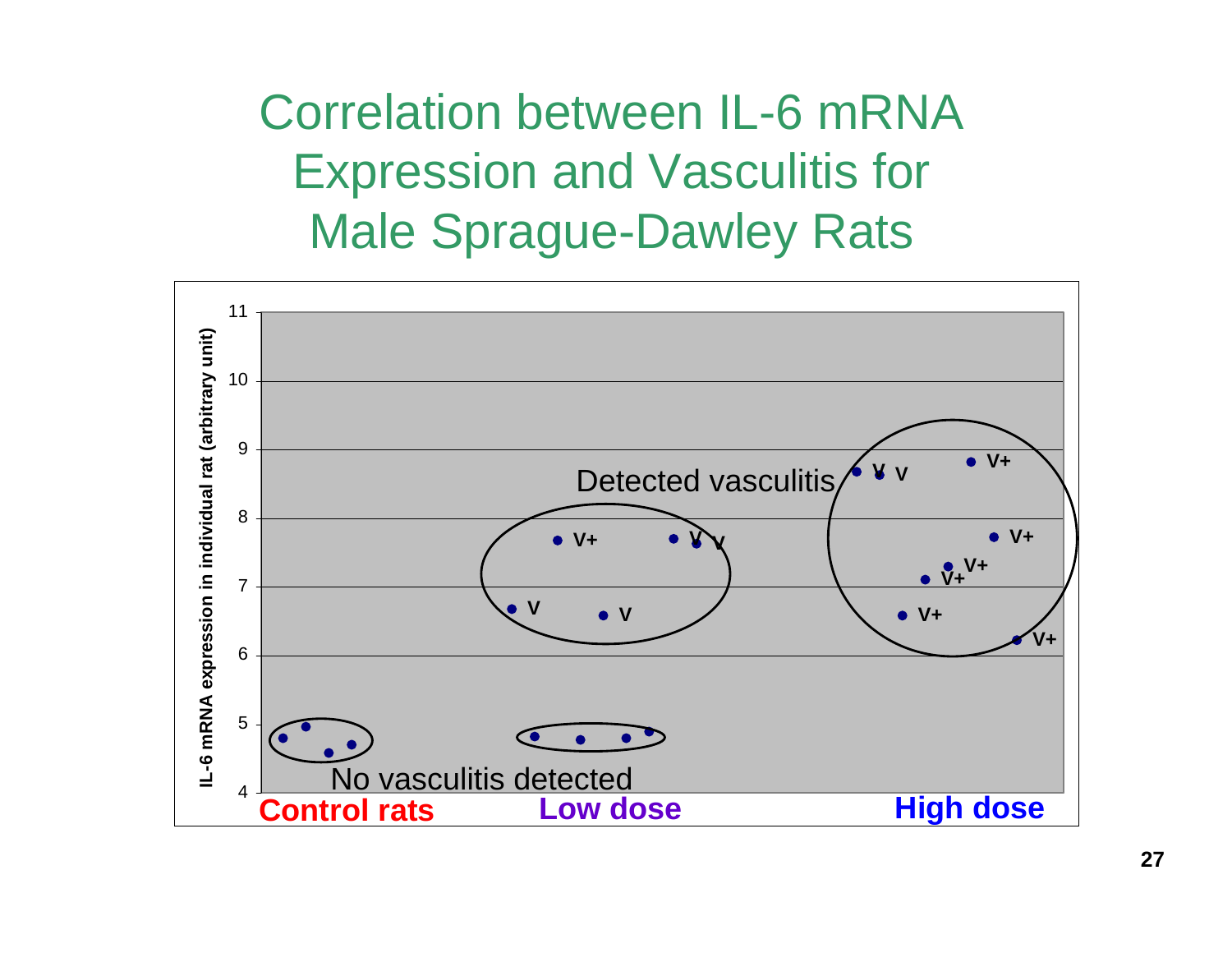# What makes a Good Biomarker?

- Predictive and specific.
	- How? Well <u>validated using a large data set</u> and traditional endpoints
- Accessible and Translatable
	- Non-invasive (blood, urine sample), measurable in animal models and in the clinic.
- $\bullet$  Highly sensitive.
	- can we pick up changes before traditional endpoints?

Profile of gene/protein changes often used as opposed to individual 'biomarkers'.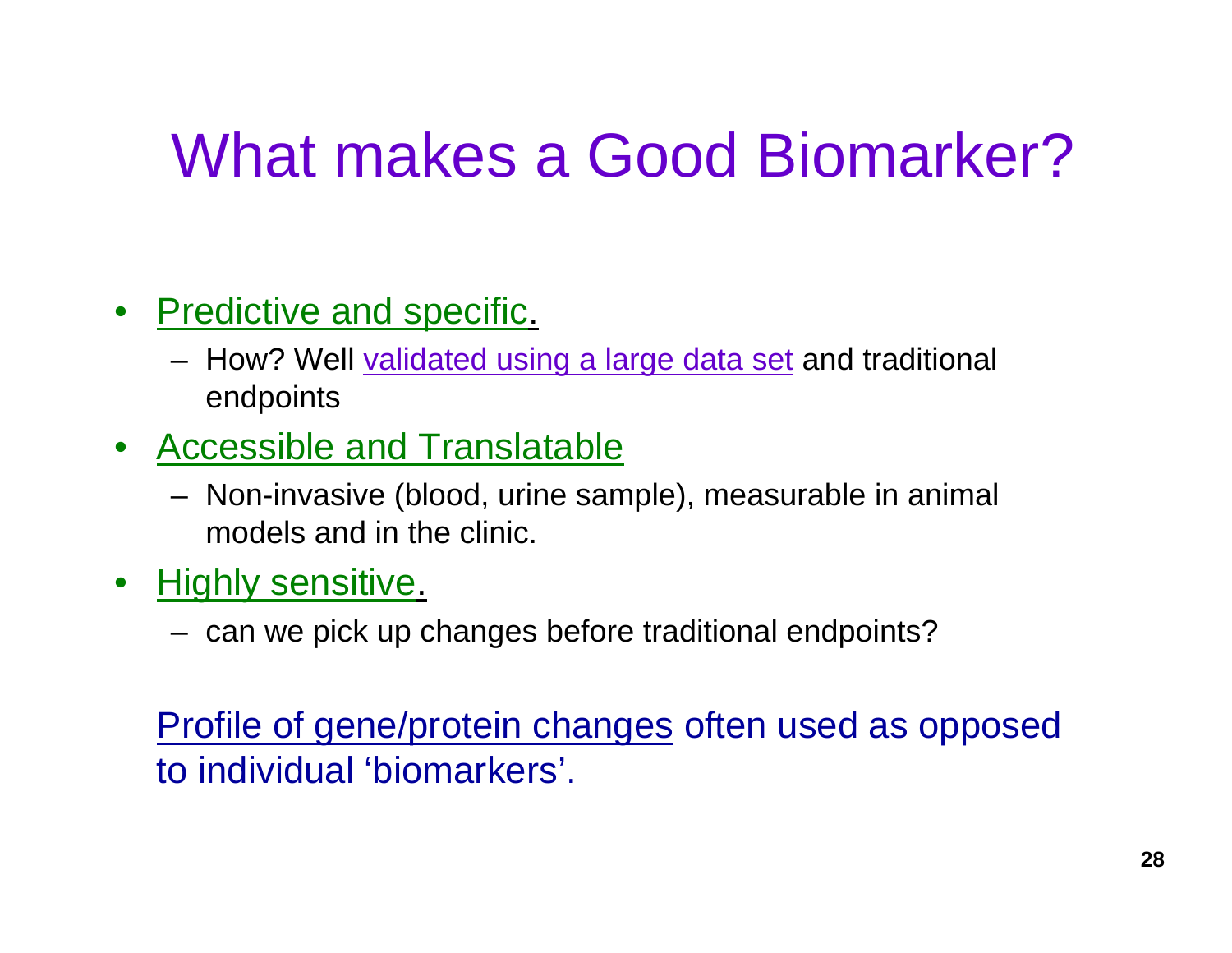# **Future Challenges and Opportunities**

#### **Freedom to operate (Regulatory Acceptance)**

In November 2003 the FDA released 'voluntary submission guidelines' to cover regulatory use of genomic-based data generated and submitted under an IND

#### •**Genuinely encourages the application of molecular data.**

- Presents illustrative examples that cover many real life questions.
- Biomarker definitions need expansion.

#### • **Limited understanding within the agency of dealing with data sets of this kind.**

- Opportunity to educate and influence the regulators
- FDA now actually performs own analysis of molecular (specifically genomic) data.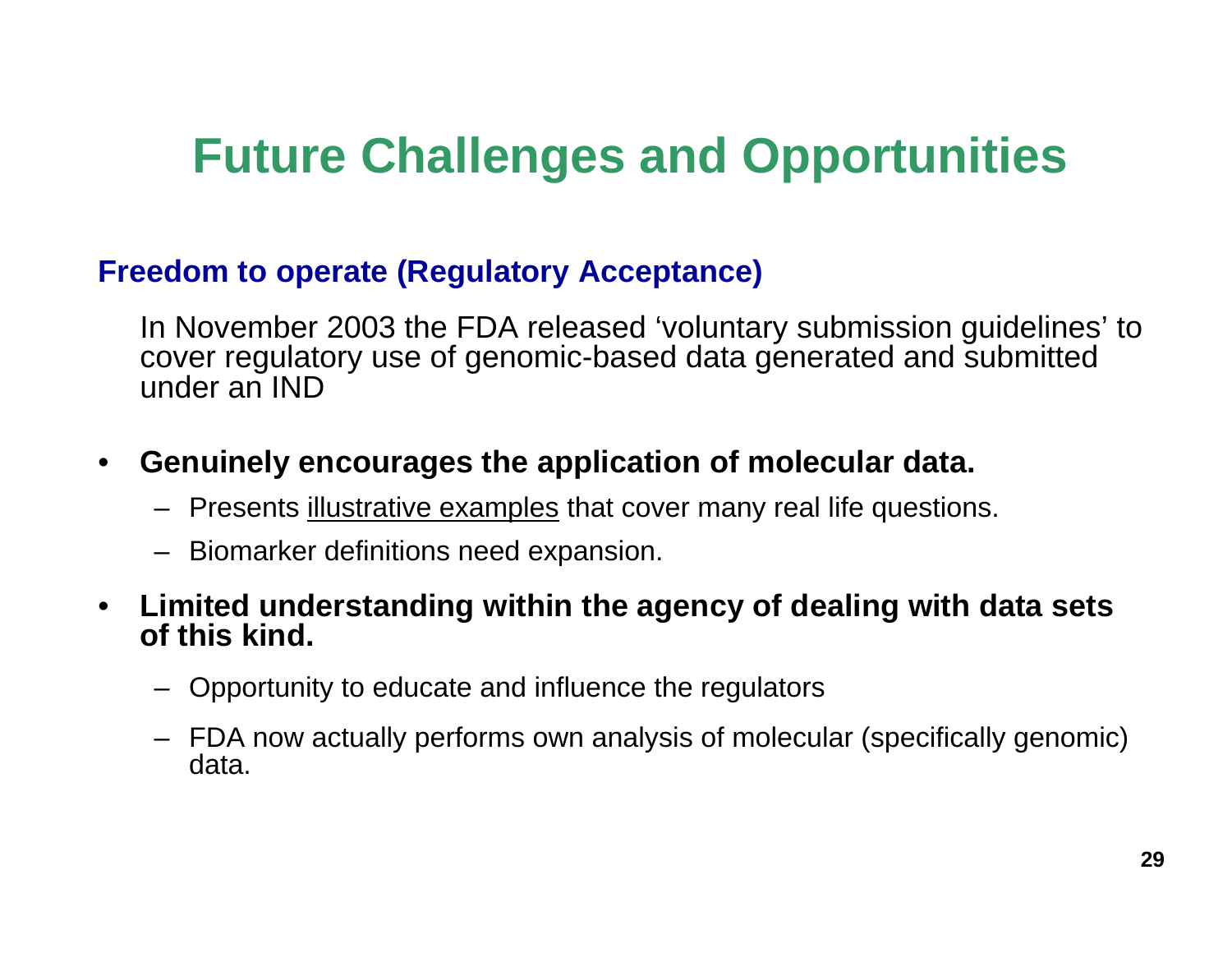# **Illustrative Example Relating to Safety**

*"Vasculitis is a major drug-related nonclinical safety signal and the basic mechanism of toxicity is unknown…normally confirmed by histopathology. A sponsor can use new rat gene chip microarray technologies for expression profiling of 8000 known sequence genes to investigate the mechanism of toxicity and possibly see a pattern of genetic biomarkers in treated rats that is different from controls ."*

#### **THESE ARE RESEARCH DATA: VOLUNTARY SUBMISSION ENCOURAGED**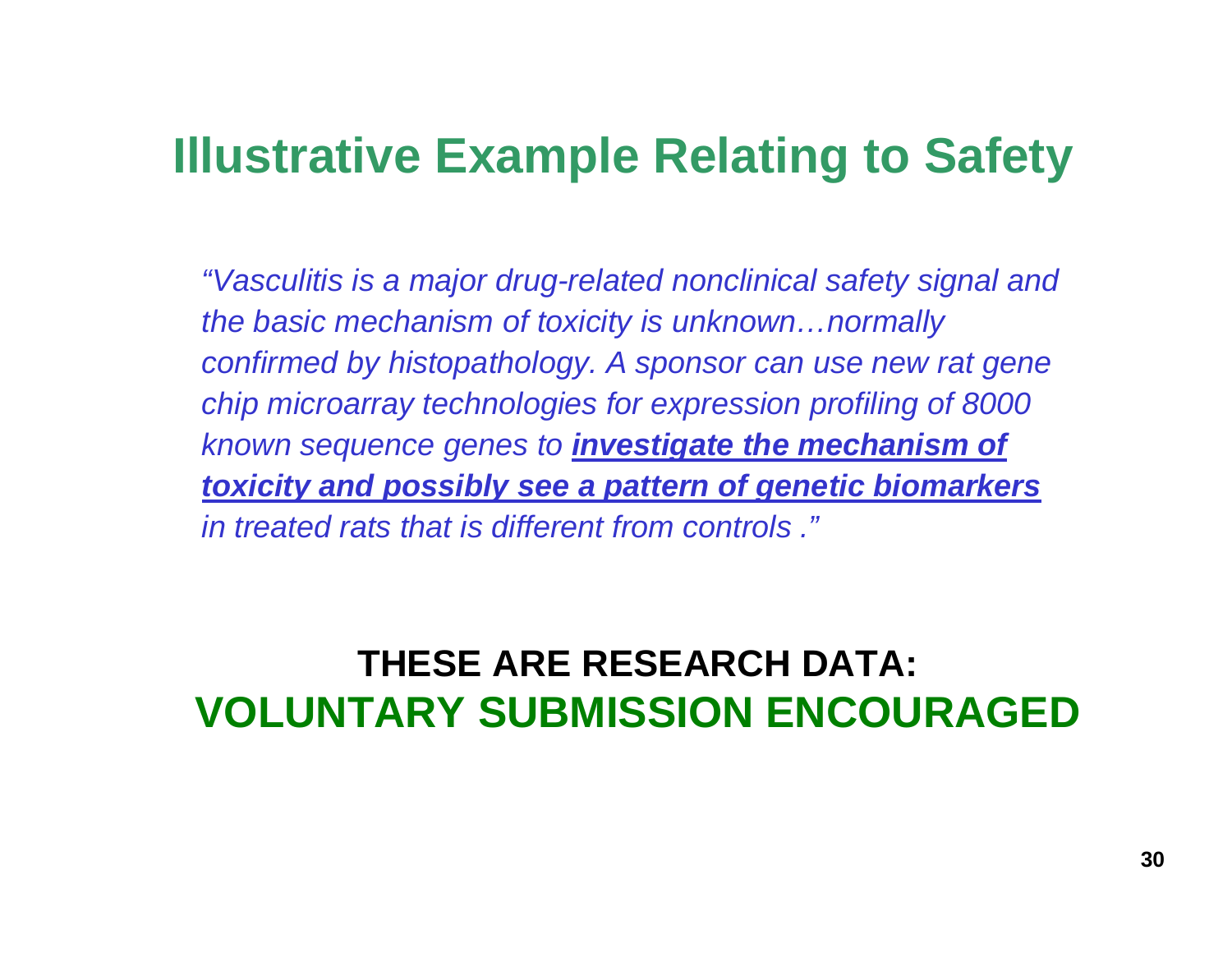# **Future Challenges and Opportunities**

#### **Challenges:**

- Linking to other "omics" i.e. metabonomics, proteomics.
- Deeper knowledge of Targets and Pathways
	- improve understanding of large data sets
- Demonstration of 'added value' of Molecular **Toxicology** 
	- Integration within development process

#### **Opportunities:**

- Pharmacogenomics
	- Drugs and dosage chosen based on genetic composition – 'personalised medicine'
	- Potential Benefits: minimal / no side effects
- Discovery of novel targets
	- – Improved understanding will lead to new targets
	- Improved predictivity of screens should lead to safer medicines.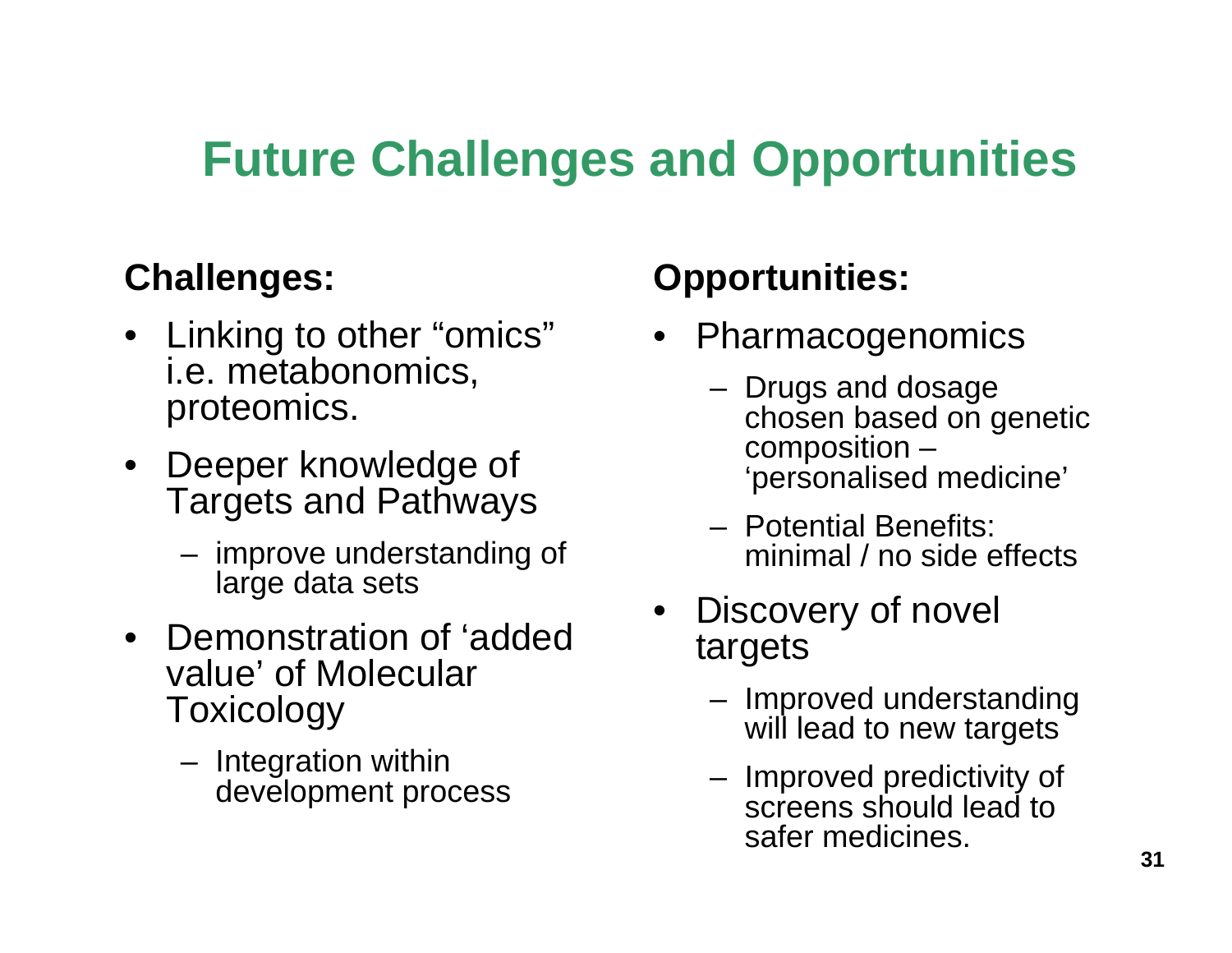# **In Summary …**

**N**

**C l**

**O**

**O**